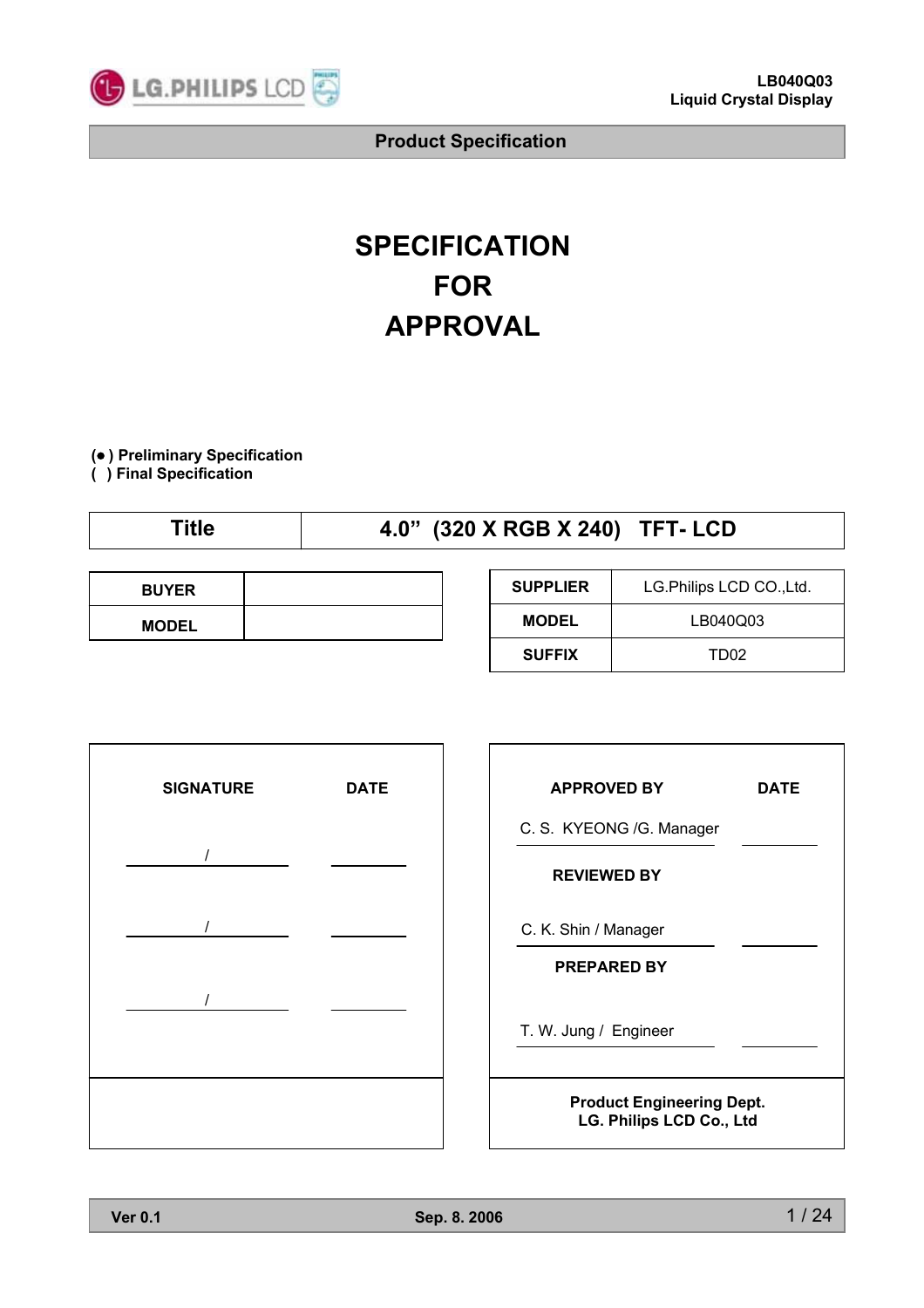

# **Contents**

| No.            | <b>Item</b>                       | Page           |  |  |  |  |  |
|----------------|-----------------------------------|----------------|--|--|--|--|--|
| $\bf{0}$       | <b>Record of Revisions</b>        | 3              |  |  |  |  |  |
| 1              | General Description               |                |  |  |  |  |  |
| $\mathbf{2}$   | Interface [ Input Terminal]       | 5              |  |  |  |  |  |
| 3              | Absolute Maximum Ratings          | $\overline{7}$ |  |  |  |  |  |
| 4              | <b>Electrical Characteristics</b> | 8              |  |  |  |  |  |
| 5              | <b>Optical Characteristics</b>    |                |  |  |  |  |  |
| 6              | <b>Mechanical Characteristics</b> | 12             |  |  |  |  |  |
| $\overline{7}$ | <b>Operation Specifications</b>   |                |  |  |  |  |  |
| 8              | Power On/Off Sequence             | 16             |  |  |  |  |  |
| 9              | <b>Reliability Test</b>           | 18             |  |  |  |  |  |
| 10             | <b>Outline Dimension</b>          | 19             |  |  |  |  |  |
| 11             | Packing                           | 21             |  |  |  |  |  |
| 12             | Marking & Others                  | 22             |  |  |  |  |  |
| 13             | Precautions                       | 23             |  |  |  |  |  |
| 14             | <b>Production Center</b>          | 24             |  |  |  |  |  |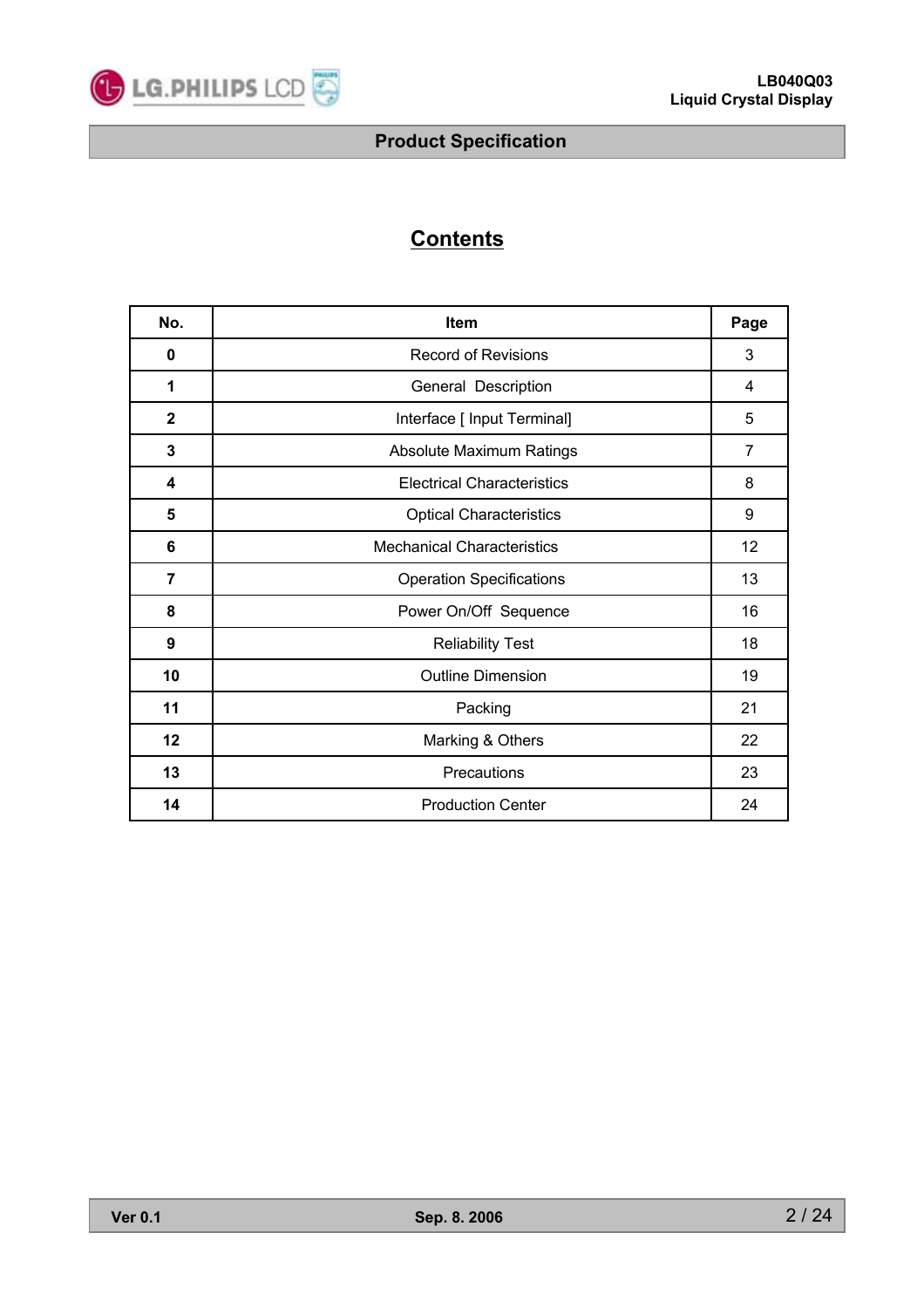

### **RECORD OF REVISIONS**

|         | Revision No Revision Date | Page             | Description                                              | Note |
|---------|---------------------------|------------------|----------------------------------------------------------|------|
| $0.0\,$ | July. 10. 2006            |                  | Pre CAS                                                  |      |
| $0.1\,$ | Sep.8.2006                | $\boldsymbol{7}$ | Storage Temperature Max Value (70°C) $\rightarrow$ 80°C) |      |
| 0.1     | Sep.8.2006                | $18\,$           | High Temperature Storage Test Condition (70°C > 80°C)    |      |
|         |                           |                  |                                                          |      |
|         |                           |                  |                                                          |      |
|         |                           |                  |                                                          |      |
|         |                           |                  |                                                          |      |
|         |                           |                  |                                                          |      |
|         |                           |                  |                                                          |      |
|         |                           |                  |                                                          |      |
|         |                           |                  |                                                          |      |
|         |                           |                  |                                                          |      |
|         |                           |                  |                                                          |      |
|         |                           |                  |                                                          |      |
|         |                           |                  |                                                          |      |
|         |                           |                  |                                                          |      |
|         |                           |                  |                                                          |      |
|         |                           |                  |                                                          |      |
|         |                           |                  |                                                          |      |
|         |                           |                  |                                                          |      |
|         |                           |                  |                                                          |      |
|         |                           |                  |                                                          |      |
|         |                           |                  |                                                          |      |
|         |                           |                  |                                                          |      |
|         |                           |                  |                                                          |      |
|         |                           |                  |                                                          |      |
|         |                           |                  |                                                          |      |
|         |                           |                  |                                                          |      |
|         |                           |                  |                                                          |      |
|         |                           |                  |                                                          |      |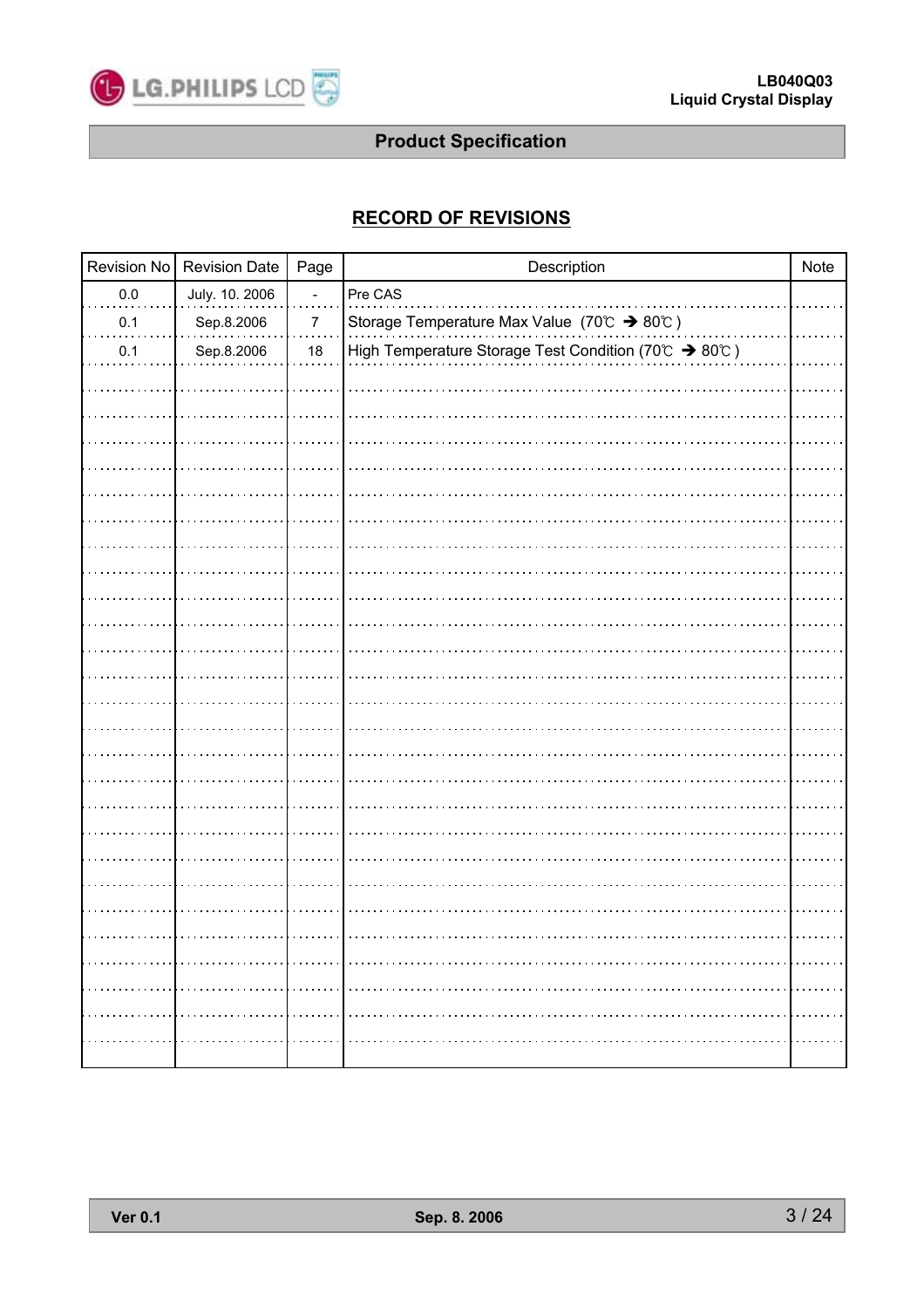

### **1. General Description**

#### **1-1. Description**

The LB040Q03 is a Color Active Matrix Liquid Crystal Display with a white LED backlight assembly. The matrix employs a-Si Thin Film Transistor as the active element. It is a transmissive type display operating in the normally white mode. This module is a diagonal 4.0 inch with the Landscape typed QVGA resolution.

The LB040Q03 is intended to support displays. [VoIP(Voice over Internet Protocol) Phone, PMP(Portable Multimedia Player) and others]



#### **1-2. Features**

| Input Power<br>(AVDD, VDD, VGH, VGL)<br>Control Signal<br>(CS, SCL, SDI, RESET)<br>RGB Data (24bits) -<br>Vsync, Hsync, DOTCLK, ENABLE<br>M(Vcom Modulation Signal) <<br><b>External Vcom</b><br>V_LED(LED_A, LED_K)-<br>Capacitors for Stabilization<br>2. Features | User Connector 54 Pin | ō٦<br><b>TFT-LCD Panel</b><br>(320×RGB×240)<br>G240<br>DIC(Master)<br><b>AKKKKKK</b> | DIC(Slave)    |  |
|----------------------------------------------------------------------------------------------------------------------------------------------------------------------------------------------------------------------------------------------------------------------|-----------------------|--------------------------------------------------------------------------------------|---------------|--|
| <b>PARAMETER</b>                                                                                                                                                                                                                                                     |                       | <b>SPECIFICATION</b>                                                                 | <b>REMARK</b> |  |
| <b>Active Screen Size</b>                                                                                                                                                                                                                                            |                       | Diagonal                                                                             |               |  |
| <b>Outline Dimension</b>                                                                                                                                                                                                                                             |                       | 96.0[H] x 75.6[V] x 3.65[D]                                                          |               |  |
| <b>Active Area</b>                                                                                                                                                                                                                                                   |                       | 81.6[H] x 61.2[V]                                                                    | [mm]          |  |
| Number of dots                                                                                                                                                                                                                                                       |                       | 320[H] x RGB x 240[V]                                                                |               |  |
| Dot Pitch                                                                                                                                                                                                                                                            |                       | $0.255 \times 0.255$                                                                 | [mm]          |  |
| <b>Display Mode</b>                                                                                                                                                                                                                                                  |                       | TN / Transmissive / Normally White                                                   |               |  |
| <b>Viewing Direction</b>                                                                                                                                                                                                                                             |                       | 12 o'clock<br>(good viewing)                                                         |               |  |
| <b>Color Filter Array</b>                                                                                                                                                                                                                                            |                       | <b>RGB Vertical Stripe</b>                                                           |               |  |
| Signal Interface                                                                                                                                                                                                                                                     |                       | Digital RGB + SPI Interface                                                          |               |  |
| Weight                                                                                                                                                                                                                                                               |                       | 50g (Typ.)                                                                           |               |  |
| <b>Backlight</b>                                                                                                                                                                                                                                                     |                       | 8 LEDs                                                                               | Serial Type   |  |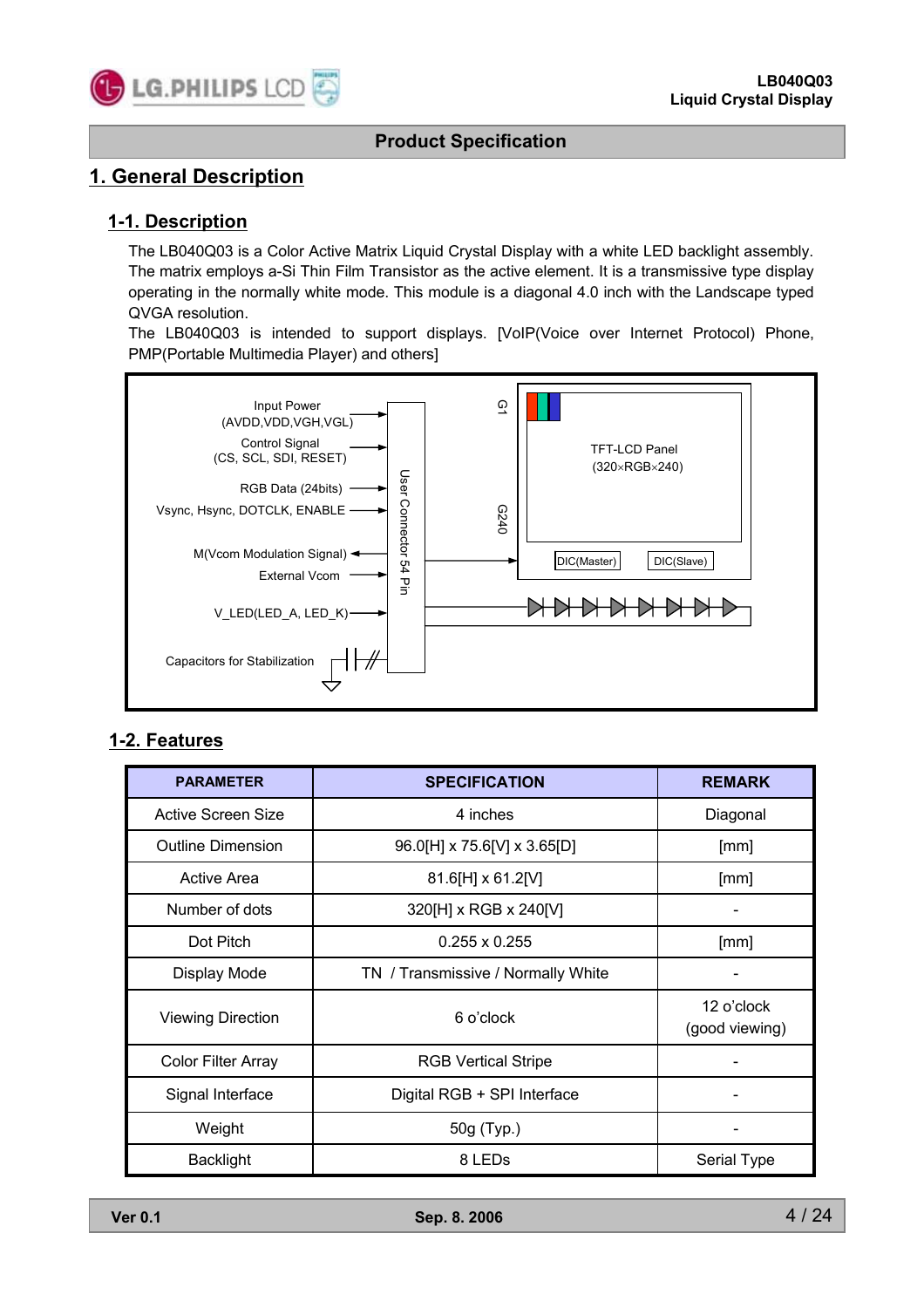

### **2. Interface Connections**

**C** LG. PHILIPS LCD

This LCD employs one interface connection for the operation of module and LED B/L. The pin configuration for the connector is shown in the table below.

(LCD Connector: FPC(54Pin 0.5mm pitch), Mating Connector: LD09T4-54NB(Sumiko) or equivalent

| Pin              | Symbol           | Description                      | I/O          | Remark         |
|------------------|------------------|----------------------------------|--------------|----------------|
| 1                | LED_K            | LED_Cathode                      | $\mathbf{I}$ |                |
| $\overline{c}$   | LED_K            | LED_Cathode                      | $\mathbf{I}$ |                |
| 3                | LED_A            | LED_Anode                        | $\mathbf{I}$ |                |
| 4                | $LED_A$          | LED_Anode                        | L            |                |
| 5                | C_VCL_S          | Slave IC VCL Stabilization Cap   | $\mathsf O$  |                |
| 6                | V_VGOFF_S        | Slave IC VGOFF Stabilization Cap | $\mathsf O$  |                |
| $\overline{7}$   | М                | Vcom Modulation Signal           | $\mathsf O$  | From Master IC |
| 8                | <b>RESET</b>     | Reset                            | $\mathbf{I}$ |                |
| $\boldsymbol{9}$ | CS               | Chip Selection                   | $\mathbf{I}$ | See P.15       |
| 10               | <b>SCL</b>       | Serial Clock Line                | I            | See P.15       |
| 11               | SDI              | Serial Data Input                | L            | See P.15       |
| 12               | PD <sub>0</sub>  | Blue Data [LSB]                  | T            |                |
| 13               | PD <sub>1</sub>  | <b>Blue Data</b>                 | L            |                |
| 14               | PD <sub>2</sub>  | <b>Blue Data</b>                 | $\mathbf{I}$ |                |
| 15               | PD <sub>3</sub>  | <b>Blue Data</b>                 | I            |                |
| 16               | PD <sub>4</sub>  | <b>Blue Data</b>                 | L            |                |
| 17               | PD <sub>5</sub>  | <b>Blue Data</b>                 | T            |                |
| 18               | PD <sub>6</sub>  | <b>Blue Data</b>                 | $\mathbf{I}$ |                |
| 19               | PD7              | Blue Data [MSB]                  | $\mathbf{I}$ |                |
| 20               | PD <sub>8</sub>  | Green Data [LSB]                 | $\mathbf{I}$ |                |
| 21               | PD <sub>9</sub>  | Green Data                       | $\mathbf{I}$ |                |
| 22               | PD10             | Green Data                       | T            |                |
| 23               | PD11             | Green Data                       | $\mathbf{I}$ |                |
| 24               | <b>PD12</b>      | Green Data                       | $\mathbf{I}$ |                |
| 25               | PD <sub>13</sub> | Green Data                       | L            |                |
| 26               | <b>PD14</b>      | Green Data                       | L            |                |
| 27               | <b>PD15</b>      | Green Data [MSB]                 | $\mathbf{I}$ |                |
| 28               | PD <sub>16</sub> | Red Data [LSB]                   | $\mathbf{I}$ |                |
| 29               | PD17             | Red Data                         | $\mathsf I$  |                |
| 30               | PD <sub>18</sub> | Red Data                         | $\mathbf{I}$ |                |
| 31               | PD <sub>19</sub> | Red Data                         | $\mathbf{I}$ |                |
| 32               | PD20             | Red Data                         | $\mathbf{I}$ |                |
| 33               | PD21             | Red Data                         | L            |                |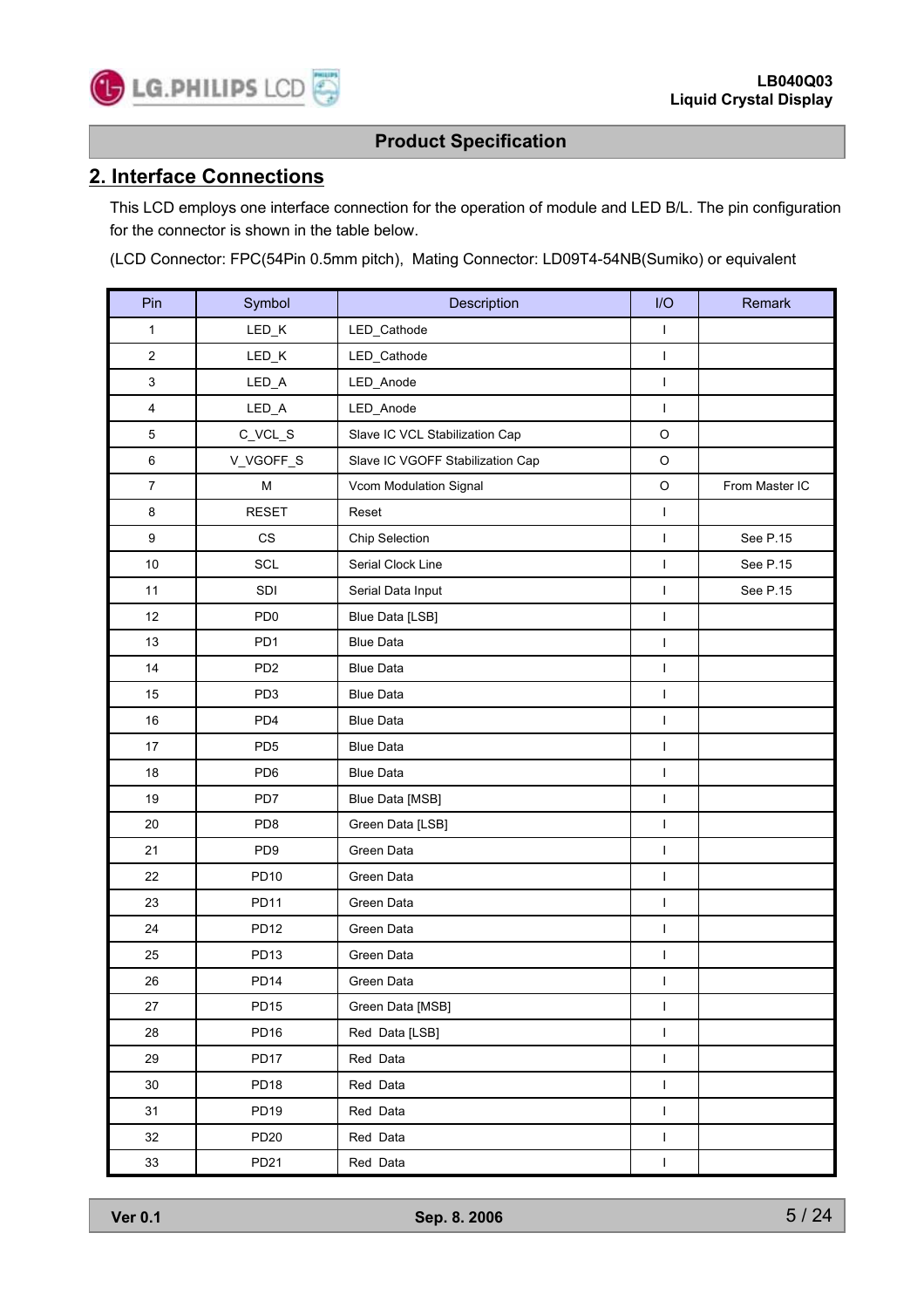

| Pin | Symbol        | Description                        | $II$           | <b>Remark</b> |
|-----|---------------|------------------------------------|----------------|---------------|
| 34  | <b>PD22</b>   | Red Data                           | $\mathbf{I}$   |               |
| 35  | PD23          | Red Data [MSB]                     | $\overline{1}$ |               |
| 36  | <b>HSYNC</b>  | Horizontal Sync Signal             | $\mathbf{I}$   | See P.14      |
| 37  | <b>VSYNC</b>  | Vertical Sync Signal               | $\mathbf{I}$   | See P.14      |
| 38  | <b>DOTCLK</b> | Data Clock                         | $\mathbf{I}$   | See P.14      |
| 39  | <b>AVDD</b>   | Analog Voltage                     | $\mathbf{I}$   |               |
| 40  | <b>AVDD</b>   | Analog Voltage                     | $\mathbf{I}$   |               |
| 41  | <b>VDD</b>    | Digital Voltage                    | $\mathbf{I}$   |               |
| 42  | <b>VDD</b>    | Digital Voltage                    | $\mathbf{I}$   |               |
| 43  | C_RVDD_S      | Slave IC RVDD Stabilization Cap    | $\circ$        |               |
| 44  | <b>VGL</b>    | Vgoff Voltage                      | $\mathbf{I}$   |               |
| 45  | <b>VGL</b>    | Vgoff Voltage                      | $\mathbf{I}$   |               |
| 46  | C_VCL_M       | Master IC VCL Stabilization Cap    | $\circ$        |               |
| 47  | <b>VGH</b>    | Vgon Voltage                       | $\mathbf{I}$   |               |
| 48  | V_GOFF_M      | Master IC V_GOFF Stabilization Cap | $\circ$        |               |
| 49  | C_RVDD_M      | Master IC RVDD Stabilization Cap   | $\circ$        |               |
| 50  | <b>VCOM</b>   | Common Electrode Signal            | $\mathbf{I}$   |               |
| 51  | <b>VCOM</b>   | Common Electrode Signal            | $\overline{1}$ |               |
| 52  | <b>ENABLE</b> | Data Enable                        | $\mathbf{I}$   |               |
| 53  | <b>GND</b>    | Ground                             | $\mathbf{I}$   |               |
| 54  | <b>GND</b>    | Ground                             | $\mathbf{I}$   |               |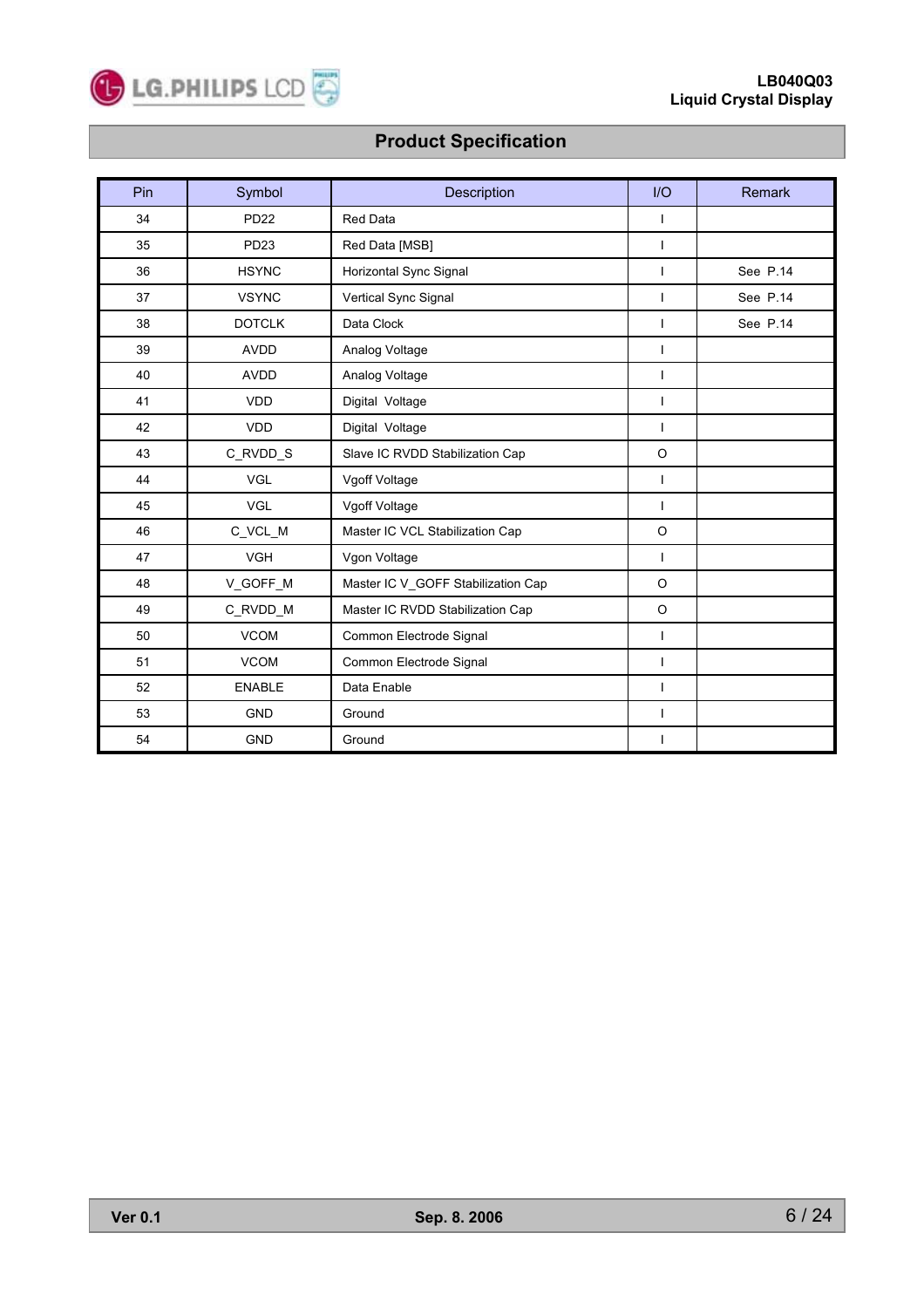

### **3. Absolute Maximum Ratings**

If used the beyond absolute maximum ratings, this device can permanently be damaged. It is strongly recommended to use this device at a condition for normal operation.

| <b>PARAMETER</b>                       | <b>SYMBOL</b>              | <b>CONDITION</b>          | MIN.                     | MAX. | <b>UNIT</b> | <b>REMARK</b> |
|----------------------------------------|----------------------------|---------------------------|--------------------------|------|-------------|---------------|
| <b>Digital Supply Voltage</b>          | VDD                        | $T_a = 25^{\circ}C$       | $-0.3$                   | 5.0  | $\vee$      |               |
| Analog Supply Voltage                  | <b>AVDD</b>                | $T_a = 25^\circ \text{C}$ | $-0.3$                   | 7.0  | V           |               |
| Power Supply for Gate<br>Level Shifter | $ V_{GH}$ - $V_{GL} $      | $T_a = 25^{\circ}C$       | $\overline{\phantom{a}}$ | 33.0 | V           |               |
| <b>LED Forward Current</b>             | $I_{f}$                    | $T_a = 25^{\circ}C$       | $\overline{\phantom{a}}$ | 25   | mA          | [Note 3-1]    |
| <b>Operating Temperature</b>           | $\mathsf{T}_{\mathsf{OP}}$ |                           | $-20$                    | 70   | °C          | [Note 3-2]    |
| Storage Temperature                    | $T_{ST}$                   |                           | -30                      | 80   | °C          | [Note 3-2]    |
| Humidity                               | $H_{OP}$                   |                           | 5                        | 95   | %RH         | [Note $3-2$ ] |

[Note 3-1] Applies for each LED individually

[Note 3-2] Humidity: 95% RH Max, no condensation > 40 ℃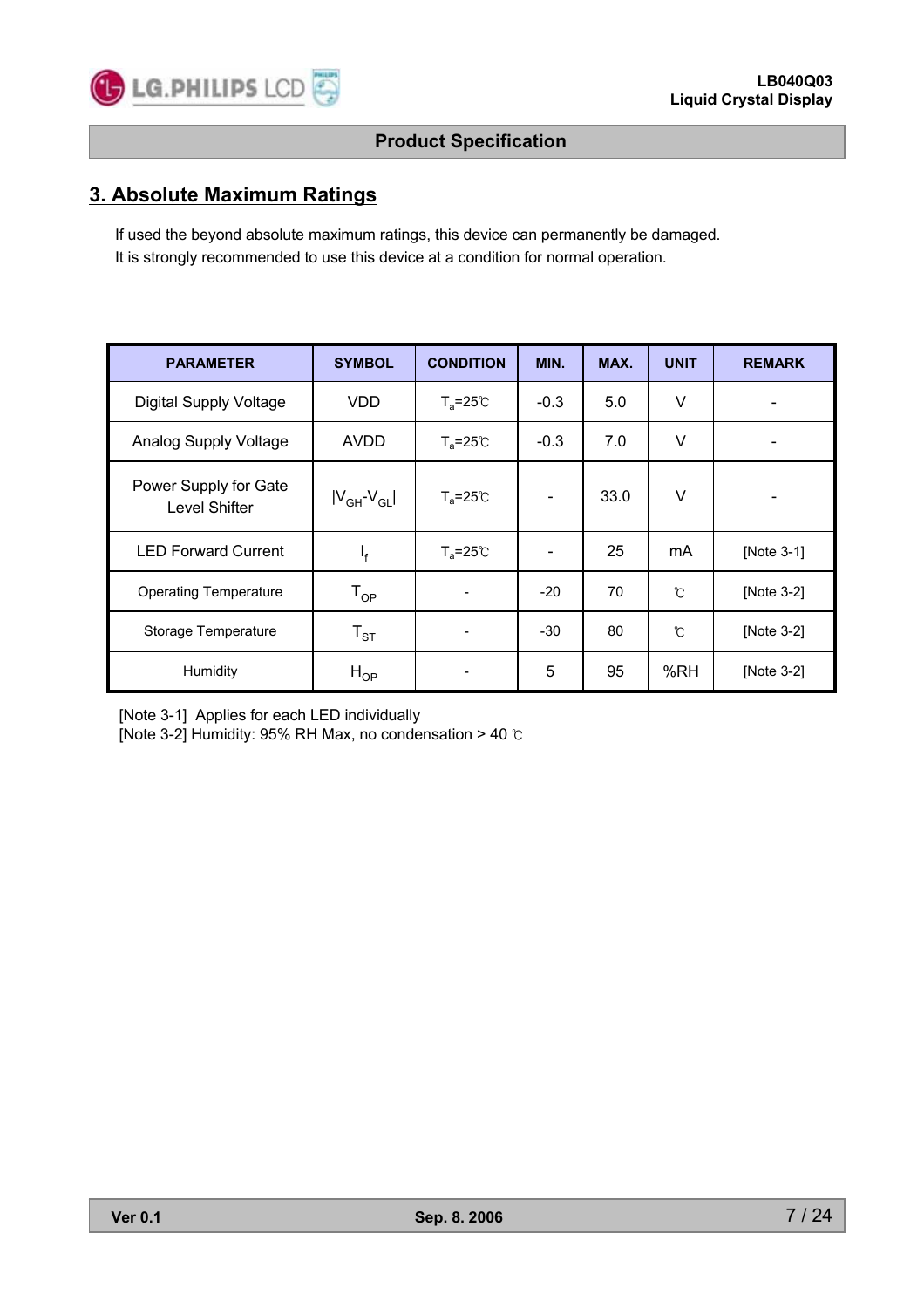### **4. Electrical Characteristics**

### **4-1. TFT LCD Module**

 $T_a = 25^\circ C$ 

| <b>PARAMETER</b>              | <b>SYMBOL</b>      | MIN.         | TYP.                     | MAX.            | <b>UNIT</b> | <b>REMARK</b> |
|-------------------------------|--------------------|--------------|--------------------------|-----------------|-------------|---------------|
| <b>Digital Supply Voltage</b> | VDD.               | 3.0          | 3.3                      | 3.6             | V           |               |
| Analog Supply Voltage         | <b>AVDD</b>        | 4.7          | 4.8                      | 4.9             | V           |               |
| Gate On Voltage               | $V_{GH}$           | 17.0         | 18.0                     | 19.0            | $\vee$      |               |
| Gate Off Voltage              | $V_{GL}$           | $-10.5$      | $-9.5$                   | $-8.5$          | V           |               |
| Frame Frequency               | <sup>T</sup> FRAME | 60           | 70                       | 75              | Hz          |               |
| Dot Clock                     | <b>DOTCLK</b>      |              |                          | 10              | <b>MHz</b>  |               |
| Serial Clock                  | <b>SCL</b>         |              | $\overline{\phantom{a}}$ | 10              | <b>MHz</b>  |               |
|                               | $V_{\text{IH}}$    | l0.8*VDD     |                          | <b>VDD</b>      | V           |               |
| Logic Input Voltage           | $V_{IL}$           | $\mathbf{0}$ |                          | $0.2^{\ast}VDD$ | $\vee$      |               |
|                               | $V_{OH}$           | VDD-0.5      |                          | <b>VDD</b>      | $\vee$      |               |
| Logic Output Voltage          | $V_{OL}$           | $\mathbf{0}$ |                          | 0.5             | V           |               |
| Input Leakage Current         | I <sub>IL</sub>    | $-1.0$       |                          | 3.0             | uA          |               |
| <b>Output Leakage Current</b> | $I_{OL}$           | 3.0          |                          | 4.5             | uA          |               |

### **4-2. Backlight Unit**

 $T_a = 25^\circ C$ 

| <b>PARAMETER</b>           | <b>SYMBOL</b> | MIN.                     | TYP. | MAX. | <b>UNIT</b> | <b>REMARK</b> |
|----------------------------|---------------|--------------------------|------|------|-------------|---------------|
| <b>LED forward Current</b> |               | $\overline{\phantom{0}}$ | 20   | -    | mA          | INote4-1      |
| <b>Power Consumption</b>   | <b>BL</b>     | $\overline{\phantom{0}}$ | 530  | -    | mW          |               |

[Note4-1] The permissible forward current of LED vary with environmental temperature.

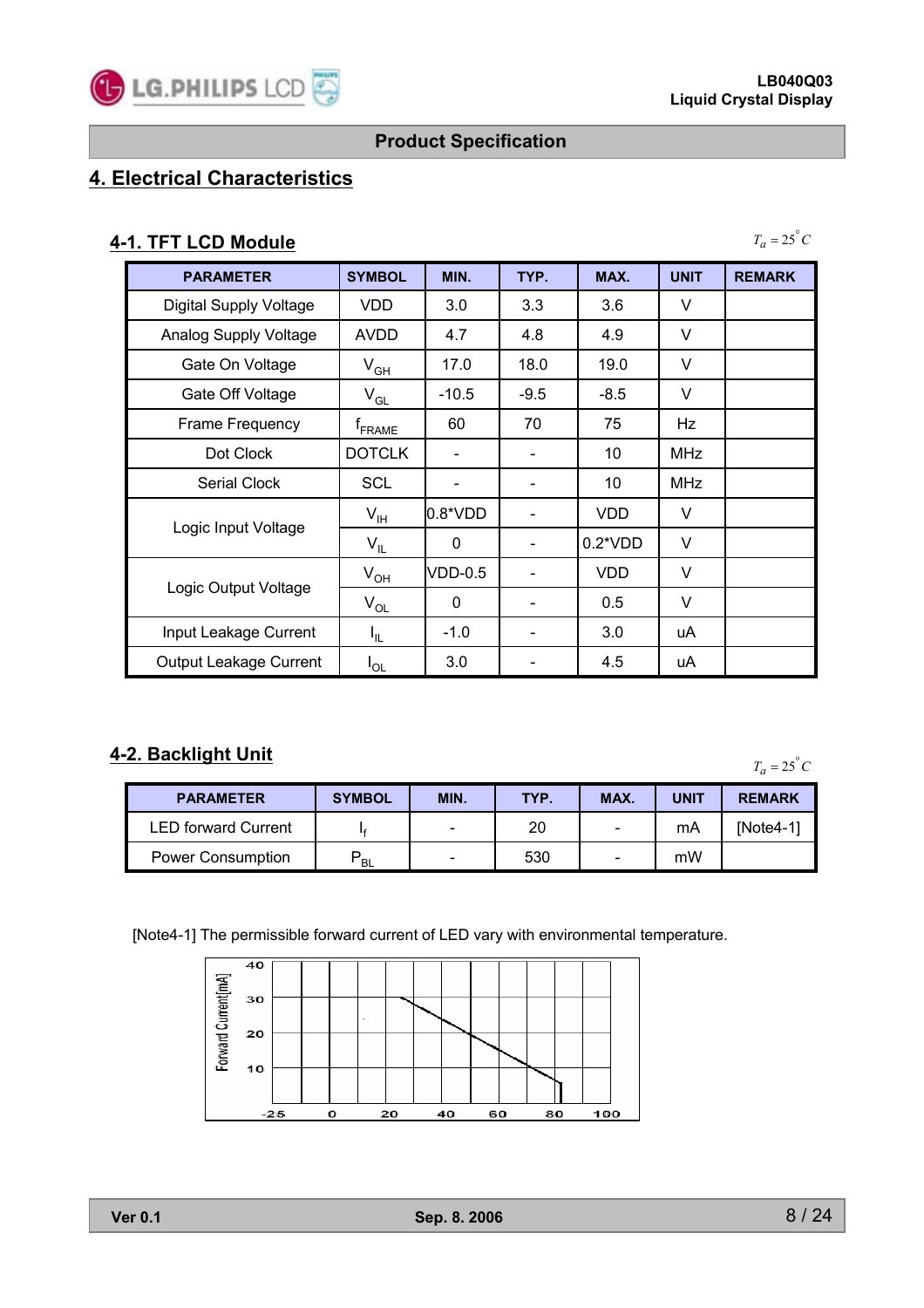### **5. Optical Characteristics**

### **5-1. TFT LCD Module**

| <b>J'I. II I LVD MUUUIT</b>        |                |                                  |                        |       |       |                              |                   | $T_a = 25^{\circ}C$   |  |
|------------------------------------|----------------|----------------------------------|------------------------|-------|-------|------------------------------|-------------------|-----------------------|--|
| <b>PARAMETER</b>                   |                | <b>SYMBOL</b>                    | <b>CONDITION</b>       | MIN.  | TYP.  | MAX.                         | <b>UNIT</b>       | <b>REMARK</b>         |  |
|                                    | Luminance      |                                  | $I_{BL}$ = 20 mA       | 300   | 400   |                              | cd/m <sup>2</sup> | [Note $5-1$ ]         |  |
| <b>Contrast Ratio</b>              |                | CR                               | <b>Center Point</b>    | 300   | 450   |                              |                   | $[Note5-2]$           |  |
| <b>White color</b><br>Chromaticity |                | Wx                               |                        | 0.275 | 0.325 | 0.375                        |                   | $[Note5-1]$           |  |
|                                    |                | Wy                               | $I_{BL}$ = 20 mA       | 0.300 | 0.350 | 0.400                        |                   | PR-650                |  |
|                                    | Hor.           | $\theta_{I}$                     |                        | 60    | 65    |                              |                   | $[Note5-2]$           |  |
| <b>Viewing</b>                     |                | $\theta_{\scriptscriptstyle R}$  | CR > 10                | 60    | 65    | ۰                            |                   |                       |  |
| Angle                              |                | $\theta_{\scriptscriptstyle II}$ |                        | 45    | 50    | -                            | Degrees           | $[Note5-3]$<br>PR-880 |  |
|                                    | Ver.           | $\theta_{D}$                     |                        | 55    | 60    | $\qquad \qquad \blacksquare$ |                   |                       |  |
| <b>Response</b>                    | <b>Rising</b>  |                                  | $\theta = 0^{\degree}$ |       |       | 30<br>40                     |                   | [Note $5-4$ ]         |  |
| Time                               | <b>Falling</b> | $T_r + T_f$                      |                        |       |       |                              | msec              | PR-880                |  |
| <b>Luminance Uniformity</b>        |                | U                                | $I_{BL}$ = 20 mA       |       | 1.20  | 1.40                         |                   | [Note $5-5$ ]         |  |

Measurement condition : Refer to the below "Test Equipment Set Up" and next two pages

#### **[Test Equipment Set Up]**



• Measuring Condition ; -Measuring surroundings : Dark Room -Measuring temperature : T<sub>a</sub>=25℃ -Adjust operating voltage to get optimum contrast at the center of the display. -Measured value at the center point of LCD panel after more than 10 minutes while backlight turning on.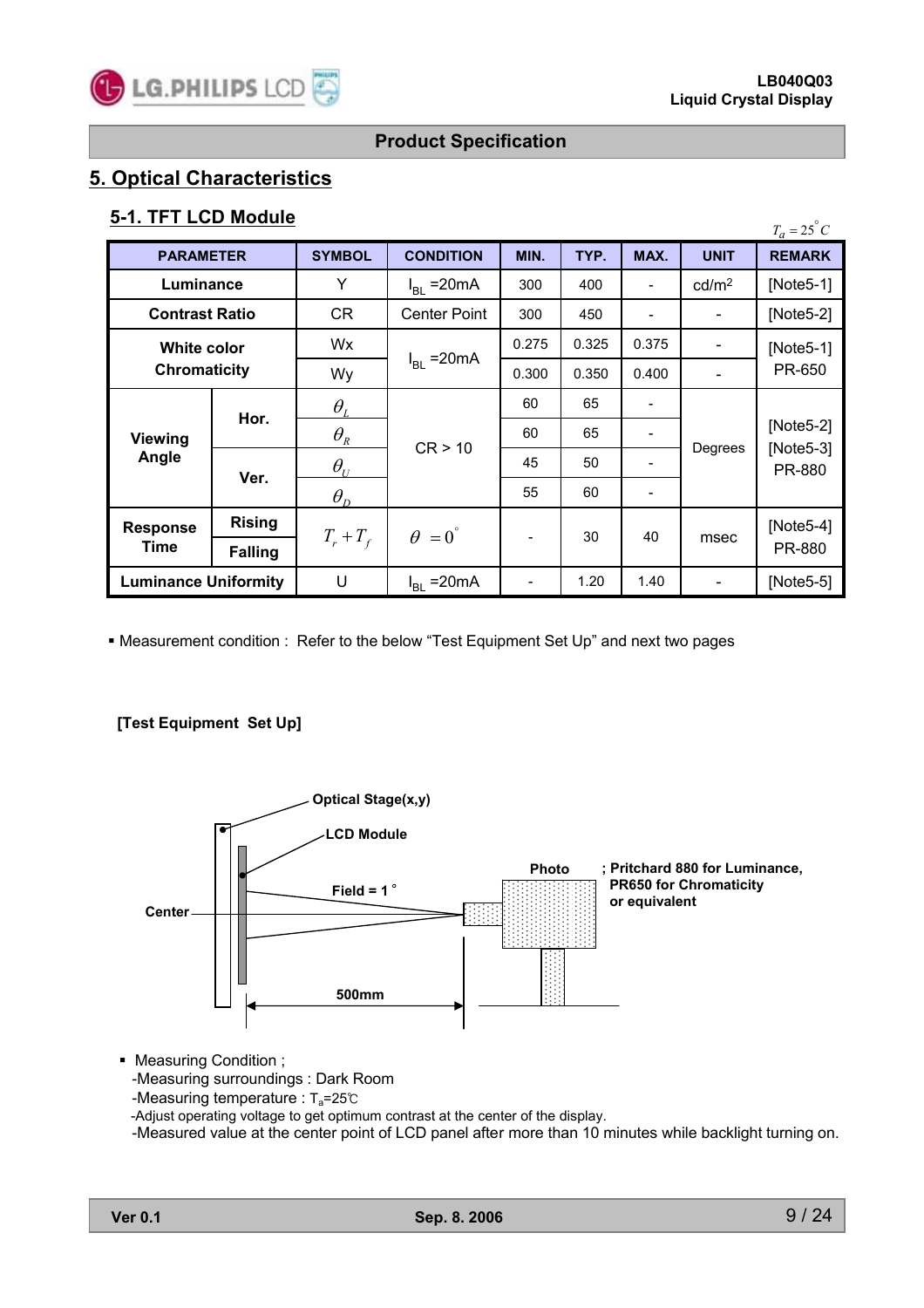

#### **[Note 5-1]**

Measured on the center area of the panel by PHOTO RESEARCH photometer PR-880&PR650 or Equivalent

#### **[Note 5-2]**

Contrast ratio is defined as follows ;

Photo detector output with LCD being "white"

Contrast Ratio(CR) =

Photo detector output with LCD being "black"

#### **[Note 5-3]**

Viewing angle range is defined as follows [PR-880];

<Dimension of viewing angle range>

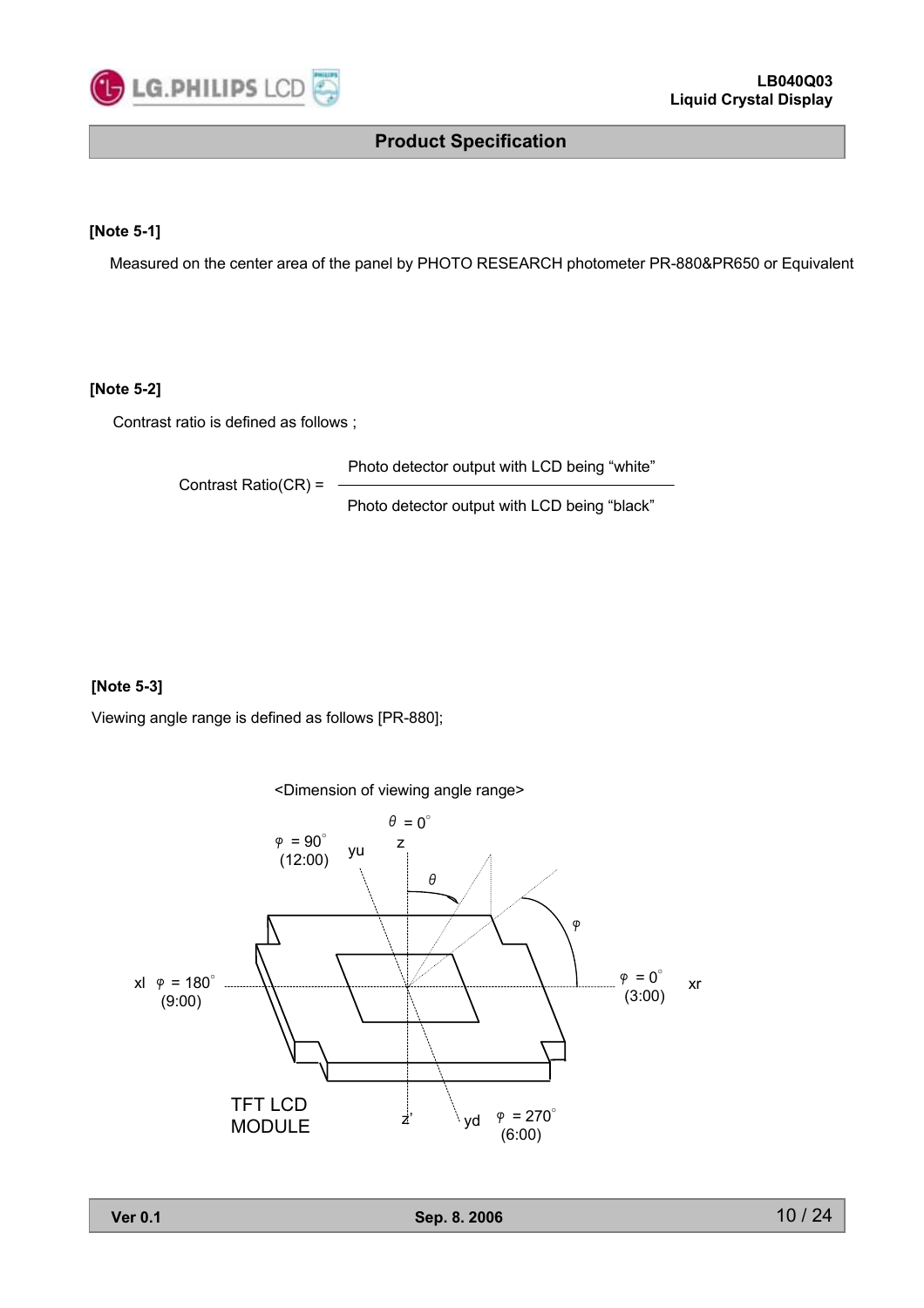

#### **[Note 5-4]**

Response time is obtained by measuring the transition time of photo detector output, when input signals are applied so as to make the area "black" to and from "white".



#### **[Note 5-5]**

Luminance Uniformity= Maximum of 9points (①~⑨) / Minimum of 9points (①~⑨) Luminance Uniformity(%) = Minimum of 9points ( $(\bar{D} \sim \bar{O})$  / Maximum of 9points ( $(\bar{D} \sim \bar{O})$  x 100

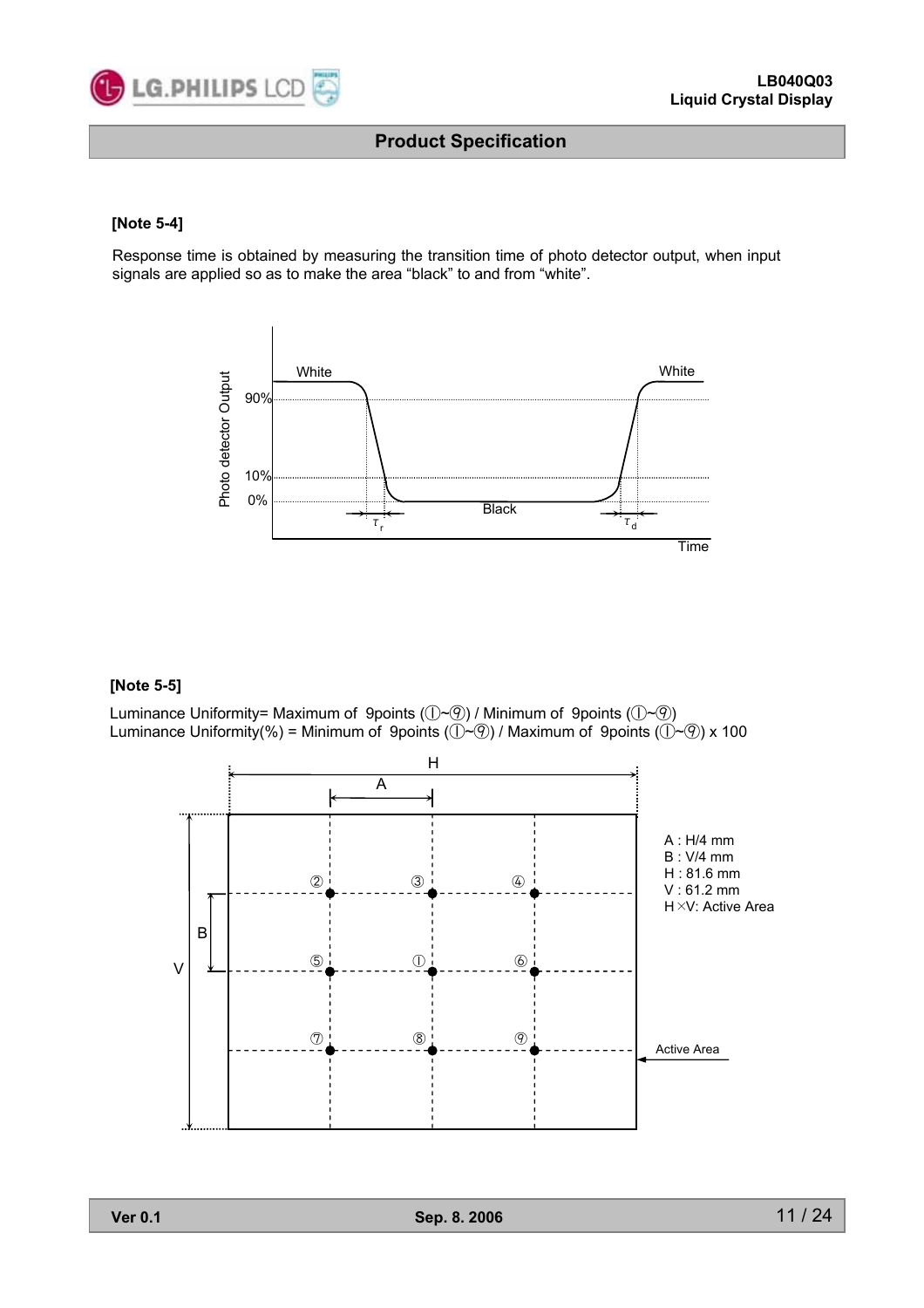

# **6. Mechanical Characteristics**

| <b>PARAMETER</b>                         |           | <b>SPECIFICATION</b> | <b>UNIT</b>   | <b>REMARK</b> |
|------------------------------------------|-----------|----------------------|---------------|---------------|
|                                          | Width     | 96.0                 | <sub>mm</sub> |               |
| <b>Outline Dimension</b>                 | Height    | 75.6                 | mm            |               |
|                                          | Depth     | 3.65                 | mm            |               |
| <b>Bezel Area</b><br>Active Display Area | Width     | 88.0                 | mm            | 공차 (±0.3)     |
|                                          | Height    | 64.6                 | mm            |               |
|                                          | Width     | 81.6                 | mm            |               |
|                                          | Height    | 61.2                 | mm            |               |
| Weight                                   | 50 (Typ.) |                      | g             |               |
| <b>Surface Treatment</b>                 |           | Anti-glare Treatment |               |               |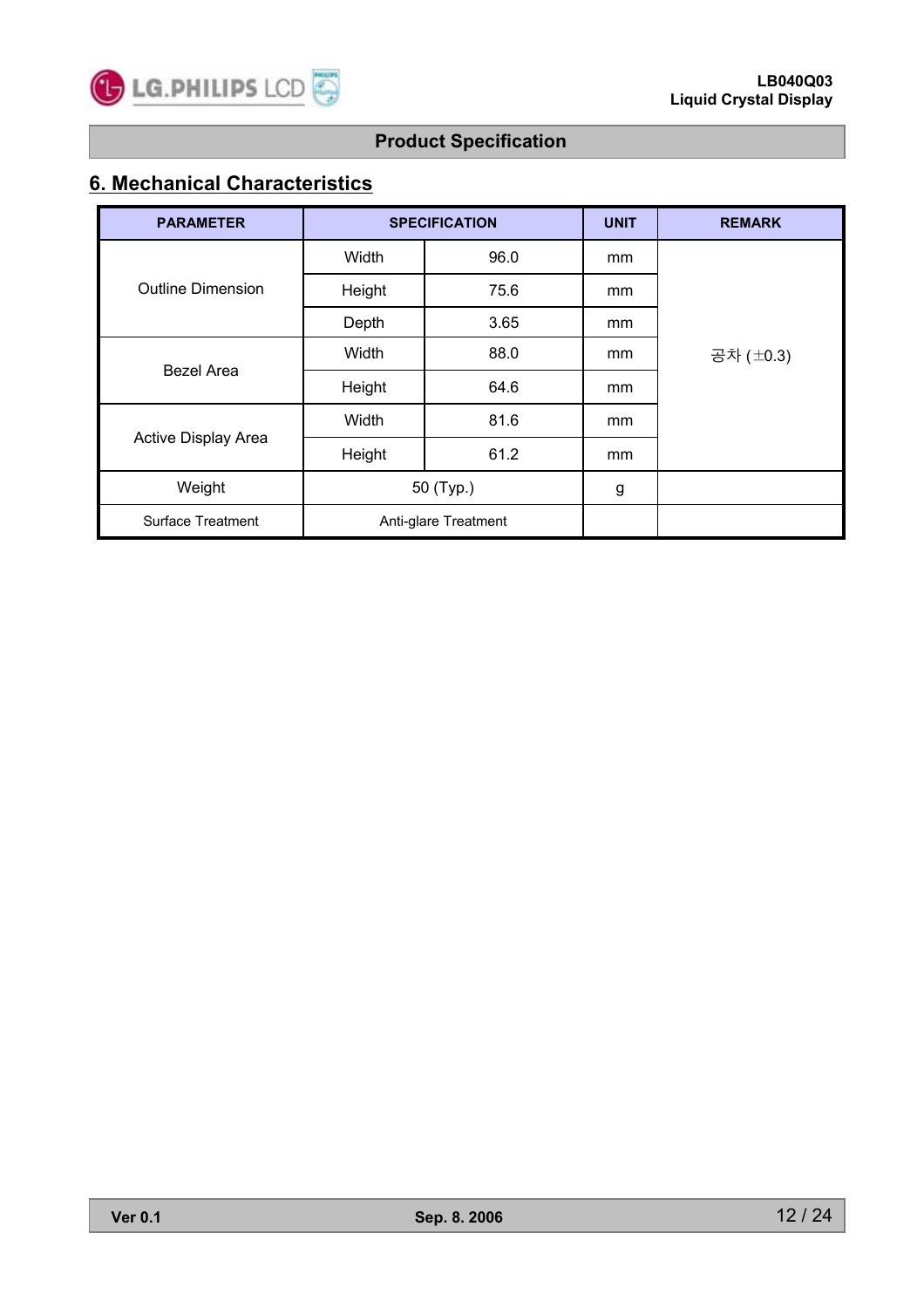### **7. Operation Specifications**

### **7-1. RGB Data Interface**

### **7-1-1. RGB Data Interface Timing Characteristics**

| <b>PARAMETER</b>               | <b>SYMBOL</b> |      | 24 bit Interface | 8 bit Interface |                |             |
|--------------------------------|---------------|------|------------------|-----------------|----------------|-------------|
|                                |               | Min. | Max.             | Min.            | Max.           | <b>Unit</b> |
| <b>DOTCLK Cycle Time</b>       | <b>tDCYC</b>  | 100  |                  | 30              | -              |             |
| <b>DOTCLK Rise/Fall Time</b>   | tR, tF        | -    | 2                |                 | $\overline{2}$ |             |
| <b>DOTCLK Pulse Width High</b> | <b>tDCHW</b>  | 50   |                  | 15              |                |             |
| <b>DOTCLK Pulse Width Low</b>  | tDCLW         | 50   |                  | 15              |                |             |
| Sync Setup Time                | tSYS          | 30   |                  | 10              |                |             |
| Sync Hold Time                 | tSYH          | 30   |                  | 10              |                | ns          |
| <b>ENABLE Setup Time</b>       | <b>tENS</b>   | 30   |                  | 10              |                |             |
| <b>ENABLE Hold Time</b>        | <b>tENH</b>   | 30   |                  | 10              |                |             |
| PD Data Setup Time             | tPDS          | 30   |                  | 5               | -              |             |
| PD Data Hold Time              | tPDH          | 30   |                  | 5               |                |             |



### **7-1-2. Data Format for 24 bit RGB Data Interface**



[Note] 8-Bit RGB Interface can be used by setting IM Pin to '1". and data for display is transferred through 8-bit data bus (upper 8 bit : PD23 to PD6)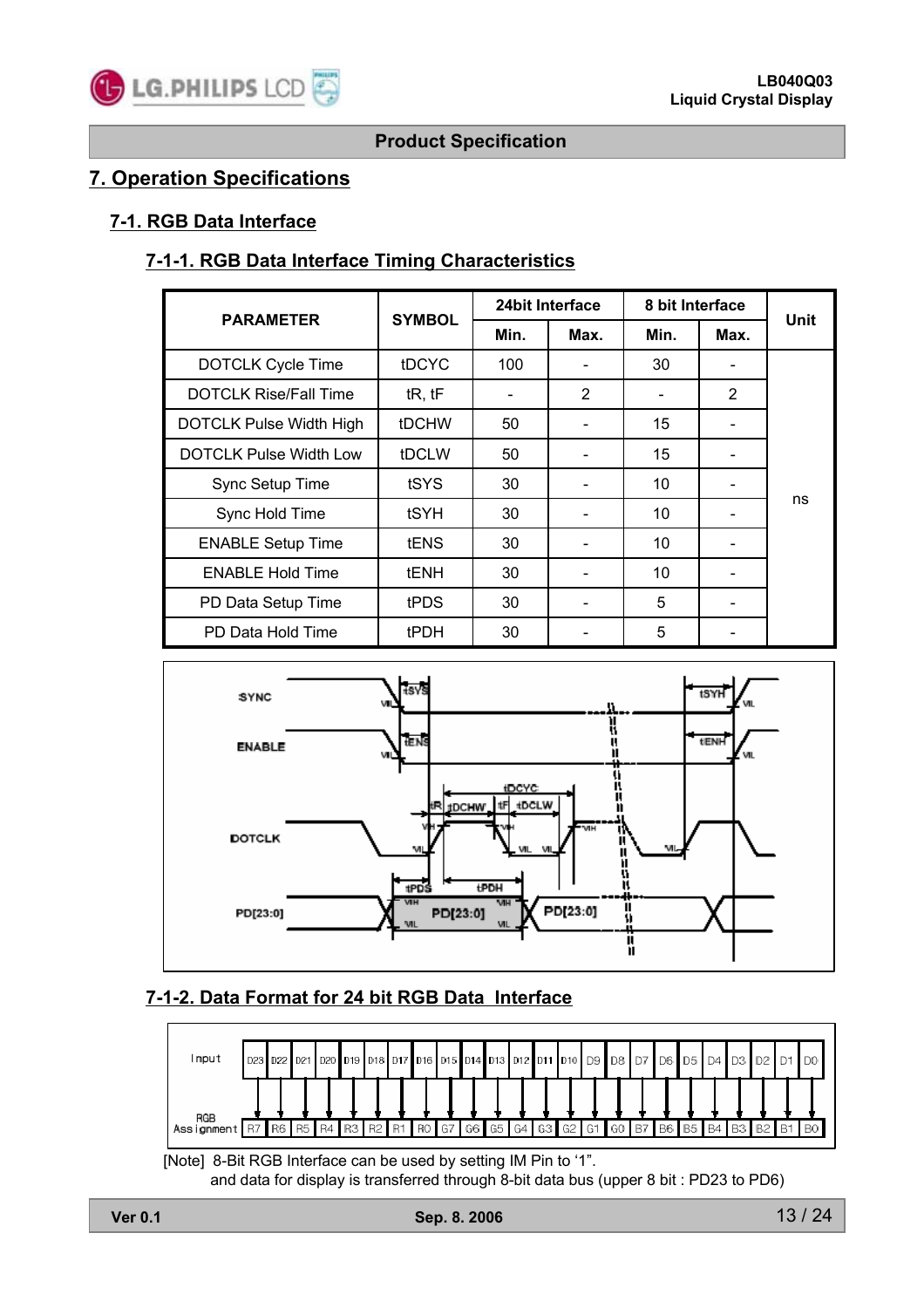

### **7-1-3. 24 Bit RGB Interface Timing**

#### **7-1-3-1. Sync Mode**



<sup>[</sup>Note] The rising edge of DOTCLK is used to fetch display data PD bus. The Delay amount of the source output must be larger than the Hsync Low Pulse Width.

#### **7-1-3-2. DE Mode**



[Note] The rising edge of DOTCLK is used to fetch display data PD bus.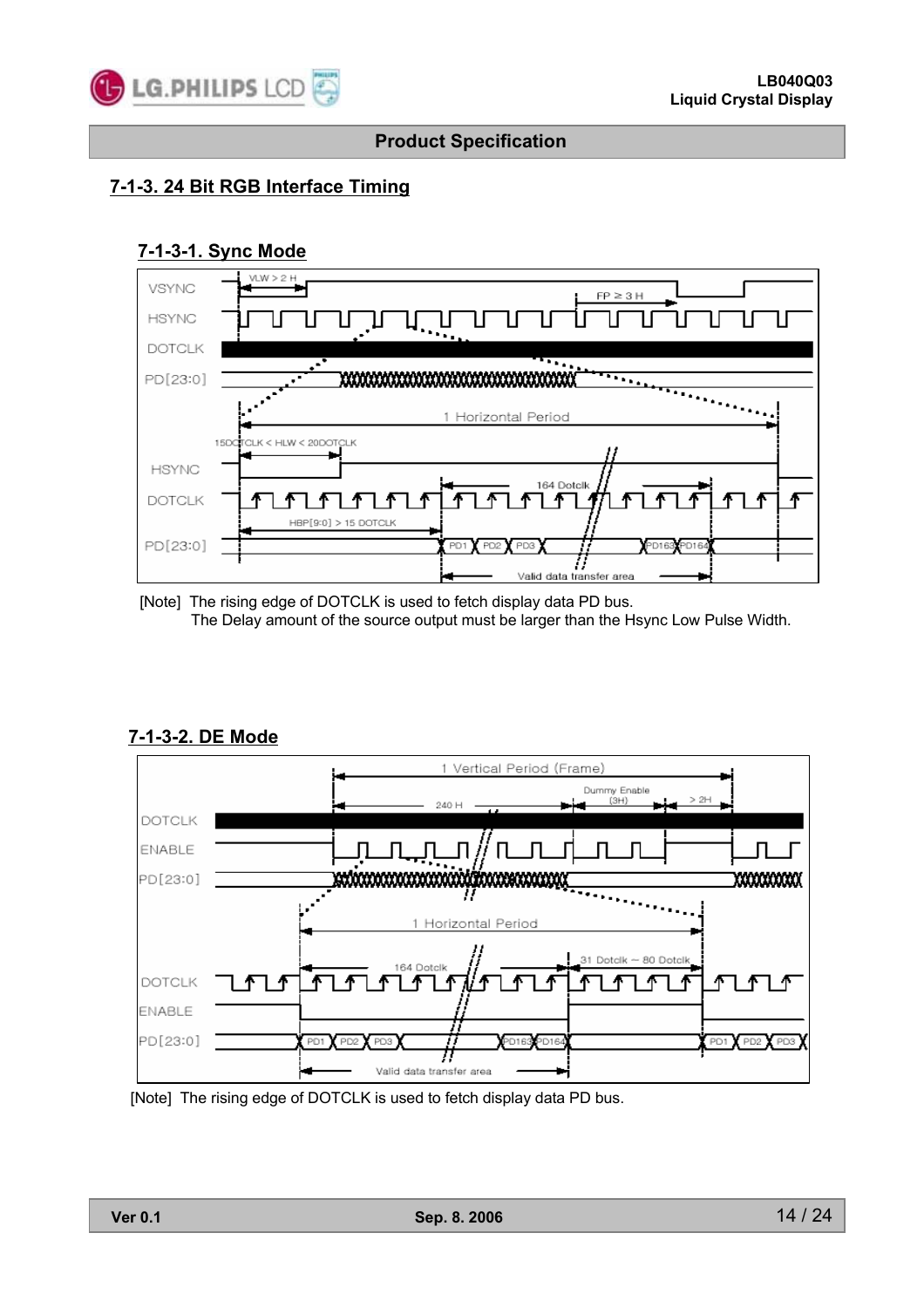

#### **7-2. Serial Peripheral Interface**

#### **7-2-1. Clock Synchronized Serial Mode Characteristics**

| <b>PARAMETER</b>              | <b>SYMBOL</b> | MIN. | MAX.           | <b>UNIT</b> |
|-------------------------------|---------------|------|----------------|-------------|
| Serial Clock Cycle Time       | Tscyc         | 100  |                |             |
| Serial Clock Rise/Fall Time   | tR, tF        |      | $\overline{2}$ |             |
| Pulse Width High For Write    | <b>tSCHW</b>  | 30   |                |             |
| Pulse Width High For Read     | <b>tSCHR</b>  | 50   |                |             |
| Pulse Width Low For Write     | tSCLW         | 30   |                |             |
| Pulse Width Low For Read      | <b>tSCLR</b>  | 50   |                |             |
| Chip Select Setup Time        | tCSS          | 20   |                | ns          |
| Chip Select Hold Time         | tCSH          | 50   |                |             |
| Serial Input Data Setup Time  | tSIDS         | 30   |                |             |
| Serial Input Data Hold Time   | tSIDH         | 30   |                |             |
| Serial Output Data Delay Time | tSODD         |      | 100            |             |
| Serial Output Data Hold Time  | <b>tSODH</b>  | 5    |                |             |



### **7-2-2. Clock Synchronized Serial Mode Characteristics**



RS="0" [Index], RS="1" [Instruction]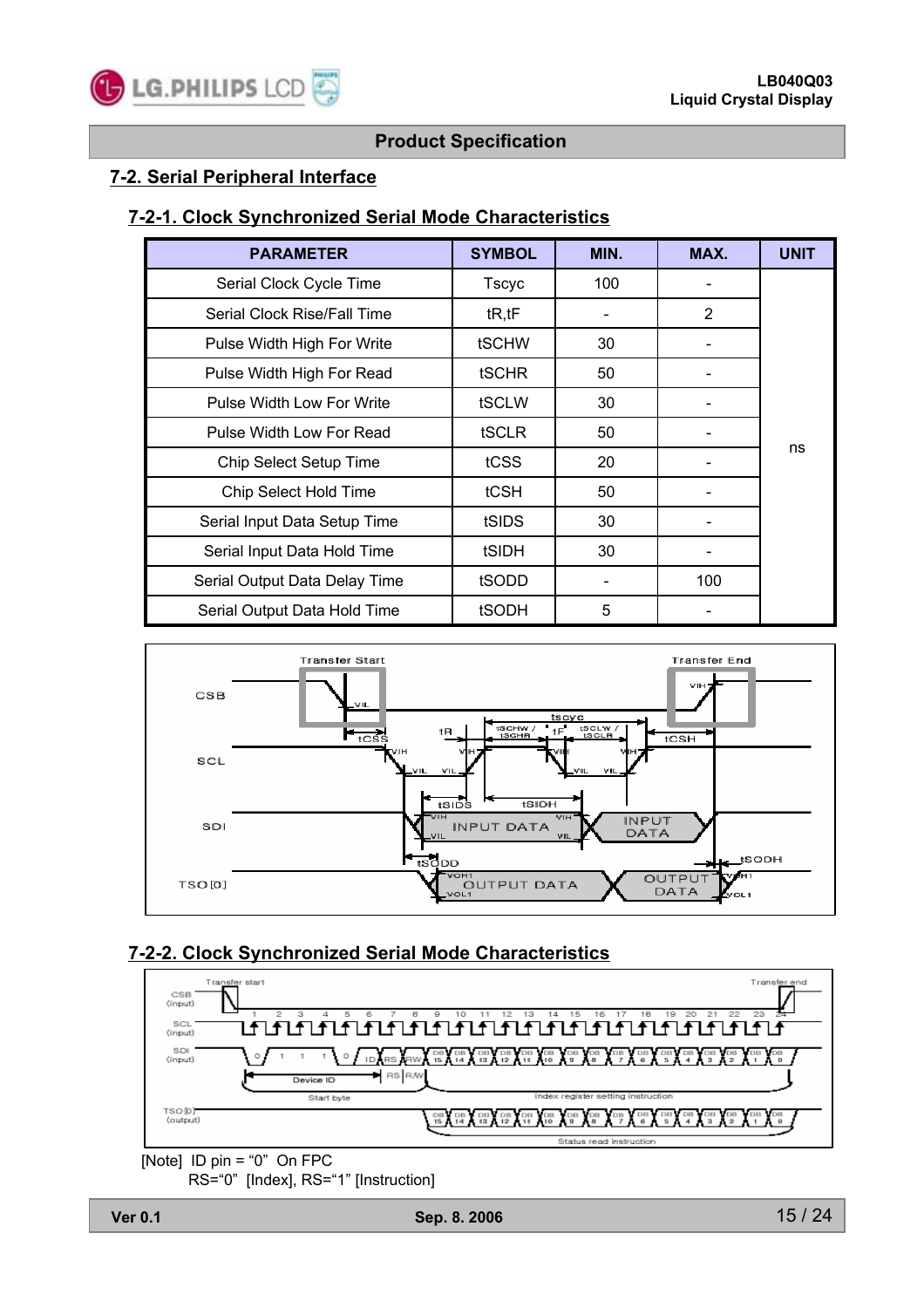

### **8. Power On/Off Sequence**

### **8-1. Power On Sequence**

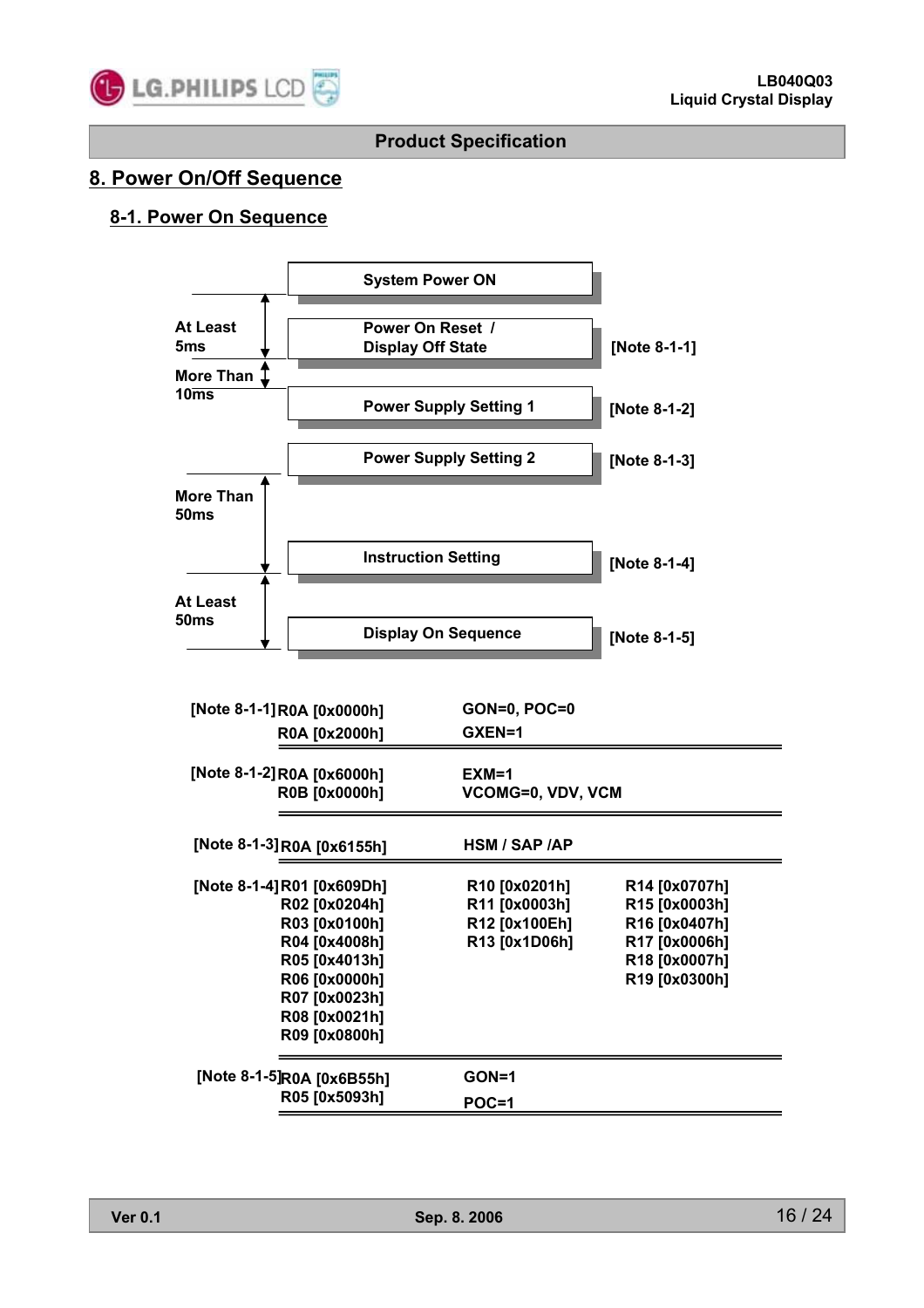

### **8-2. Power Off Sequence**



[Note] The reset low pulse width should be kept for the stable operation of the driver. (More than 5ms)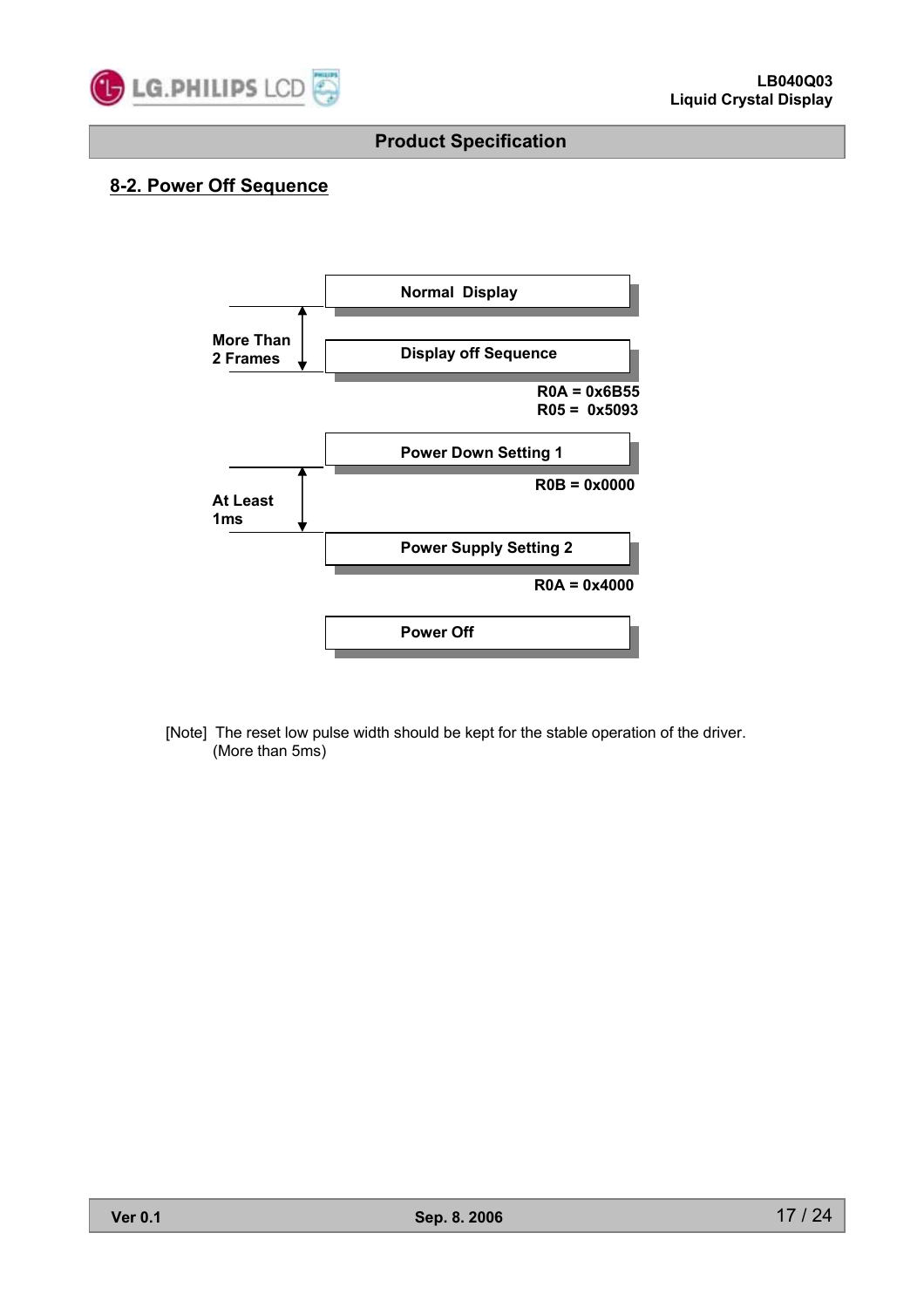### **9. Reliability Test**

| <b>NO</b> | <b>TEST ITEMS</b>                                           | <b>CONDITION</b>                                                         | <b>REMARK</b> |
|-----------|-------------------------------------------------------------|--------------------------------------------------------------------------|---------------|
| 1         | High Temperature Storage Test                               | $Ta = 80^{\circ}$ 240h                                                   |               |
| 2         | Low Temperature Storage Test                                | Ta = -30℃ 240h                                                           |               |
| 3         | <b>High Temperature Operation Test</b>                      | $Ta = 70^{\circ}$ 240h                                                   |               |
| 4         | Low Temperature Operation Test                              | $Ta = -20^{\circ}$ 240h                                                  |               |
| 5         | High Temperature and High<br><b>Humidity Operation Test</b> | $Ta = 60^{\circ}C$ 90%RH 240h                                            |               |
| 6         | Shock Test (operating)                                      | Operation, 180G, 2msec, Half Sine<br>$\pm$ X, $\pm$ Y, $\pm$ Z Per 1time |               |
| 7         | Vibration Test (operating)                                  | Random Vibration<br>$50 - 200$ Hz, 2.0G<br>X/Y/Z direction, Per 1Hour    |               |
| 8         | Thermal Shock Test                                          | $-30$ °C (0.5h) ~ 70°C (0.5h) / 100 cycles                               |               |

#### **[Note]**

 $T_a$ = Ambient Temperature

In the standard condition, there shall be no practical problems that may affect the display function.

#### Result Evaluation Criteria

TFT- LCD Module should be at room temperature for 2 hours when the display quality test is over. There should be no particular change which might affect the practical display function and the display quality test should be conducted under normal operating condition.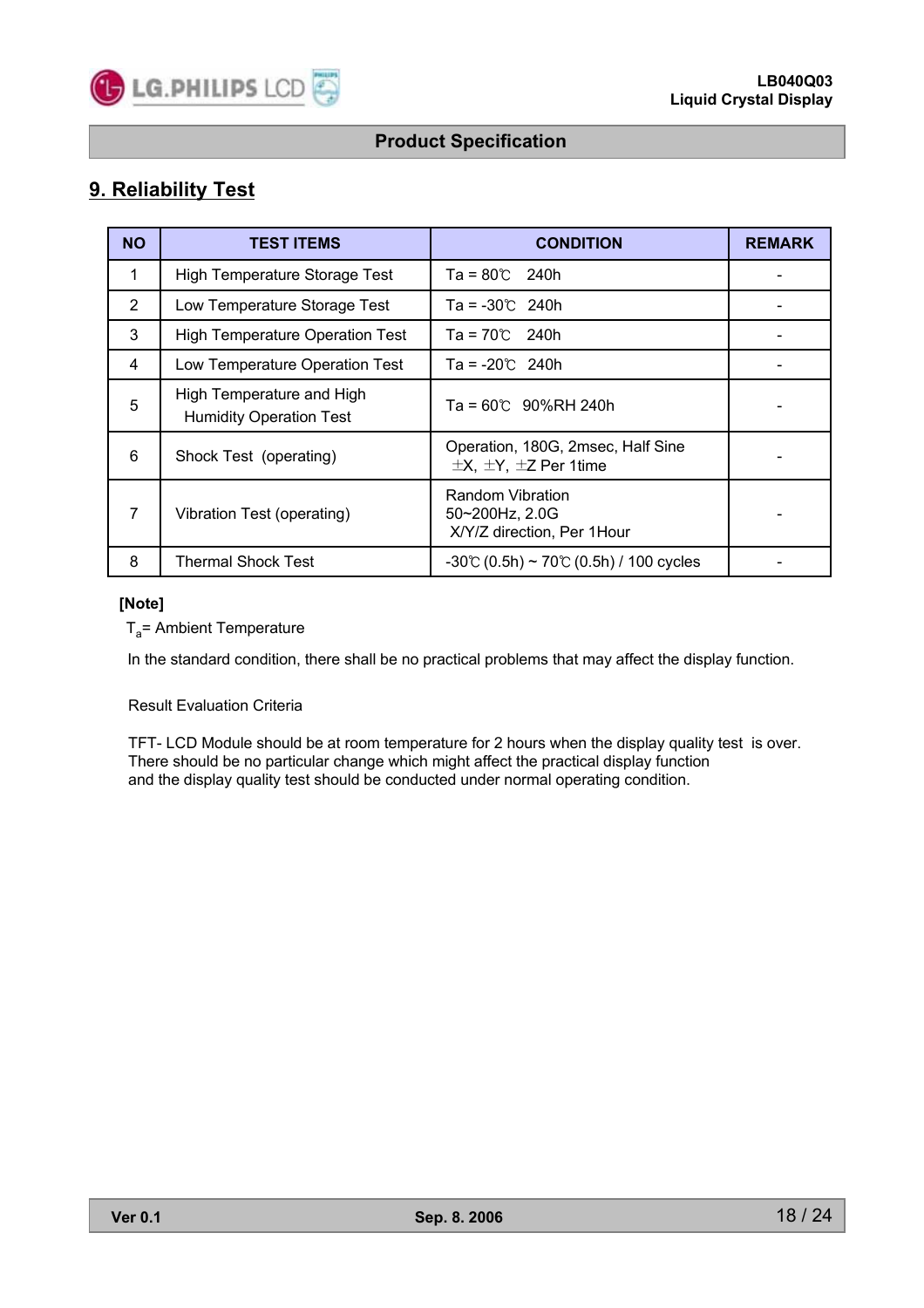

### **10. Outline Dimension**

### **10-1. Front View**



### **10-2. Rear View**

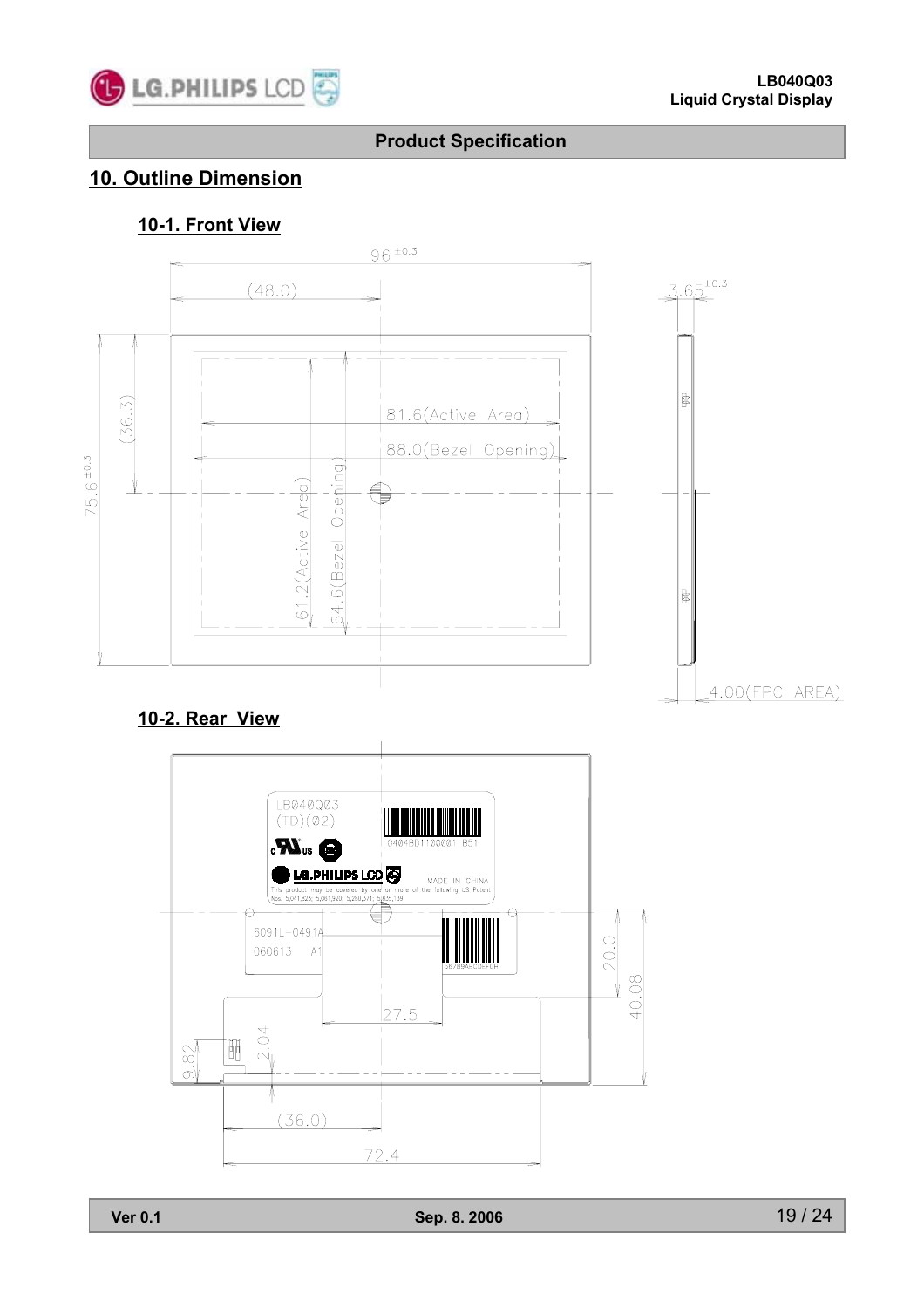

### **10-3. FPC (Front View)**



**[Note] No SMD on FPC.**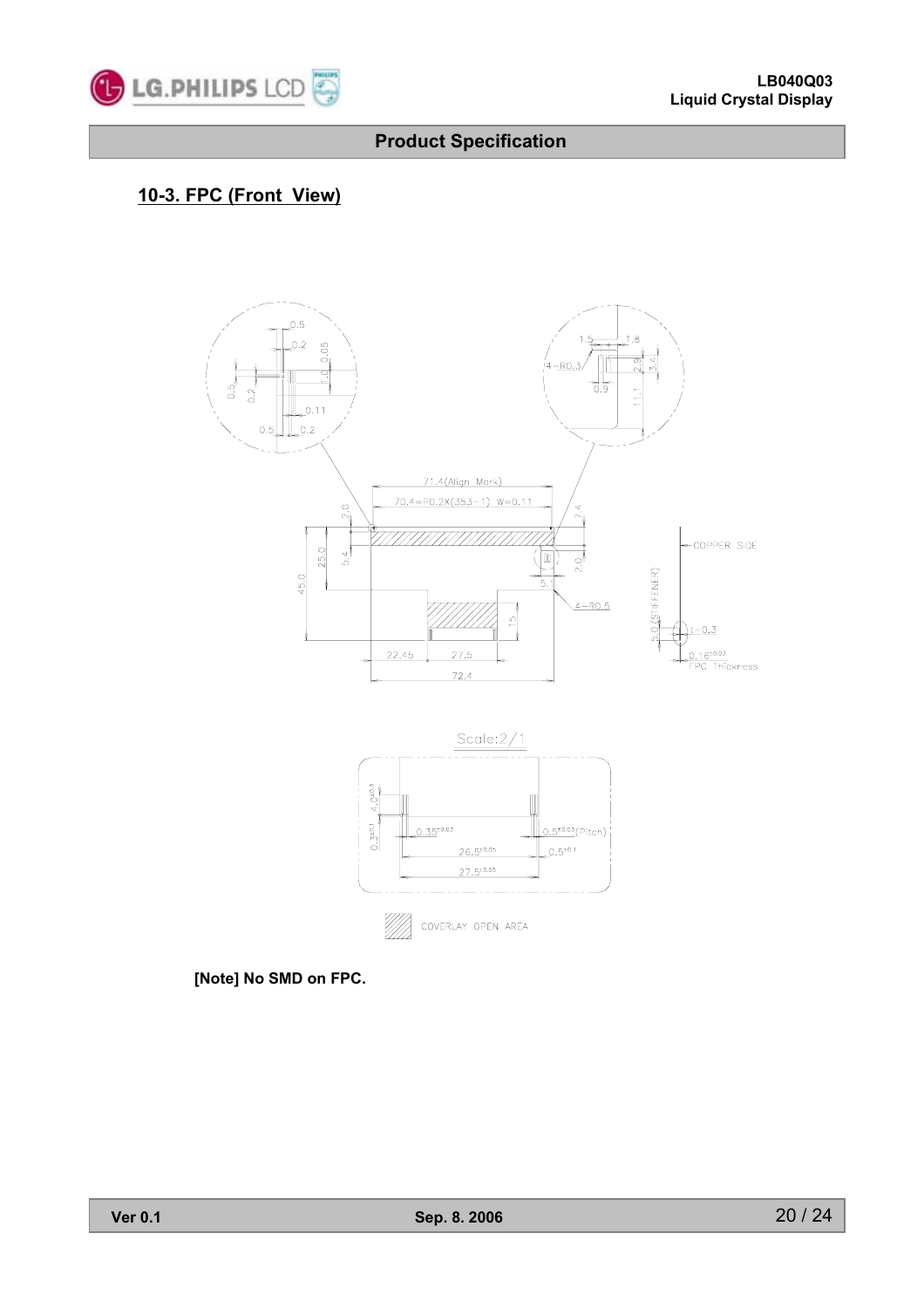

# **11. Packing**



| <b>No</b> | <b>Description</b> |
|-----------|--------------------|
| J.        | <b>LCD Module</b>  |
| 2         | Bag                |
| 3         | Tape               |
| 4         | Packing, Bottom    |
| 5         | Packing, Top       |
| 6         | Box                |
|           | Tape               |
|           | Label              |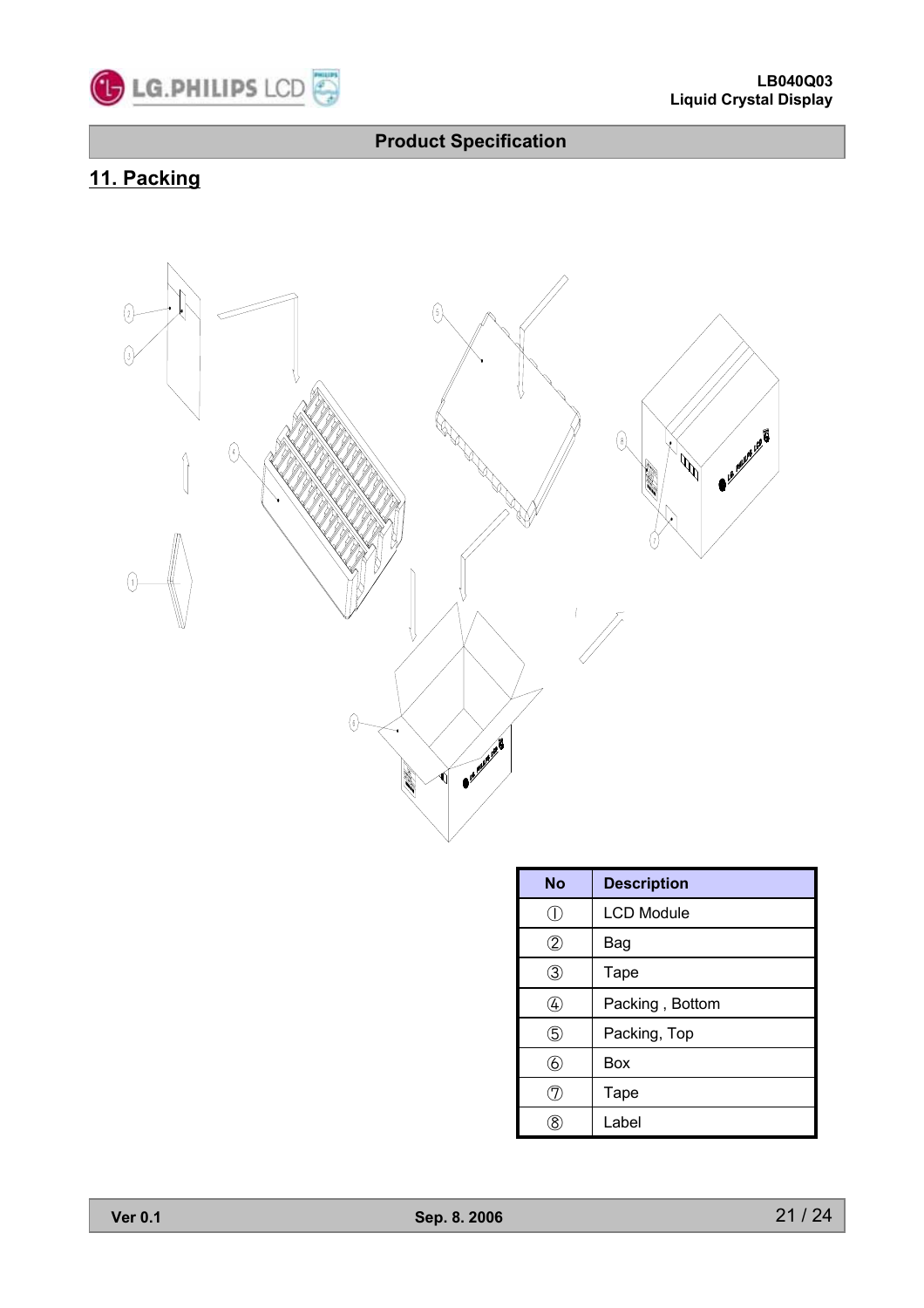

### **12. Marking & Others**

### **12-1. Designation of Lot Mark**

#### 12-1-1 Lot Mark



#### **[Note]**

#### 1. YEAR

| Year | 2001 | 2002 | 2003 | 2004 | 2005 | 2006 | 2007 | 2008 | 2009 | 2010 |
|------|------|------|------|------|------|------|------|------|------|------|
| Mark |      |      |      |      |      |      |      |      |      |      |

#### 2. MONTH

| Month | Jan | Feb | Mar | Apr | Mav | Jun | Jul | Aug | Sep | Oct | Nov | Dec |
|-------|-----|-----|-----|-----|-----|-----|-----|-----|-----|-----|-----|-----|
| Mark  |     | -   |     |     |     |     |     |     |     |     |     |     |

#### 3. FACTORY CODE

| <b>Factory Code</b> | <b>LPL Gumi</b> | <b>LPL Nanjing</b> | <b>HEESUNG</b> |
|---------------------|-----------------|--------------------|----------------|
| Mark                |                 |                    |                |

#### 4. SERIAL NO.

Mark | 100001~199999, 200001~299999, 300001~399999, …., A00001~A99999, …., Z00001~Z99999

#### 12-1-2 Location of Lot Mark

Serial No. is printed on the label. The label is attached to the backside of the LCD module. This is subject to change without prior notice.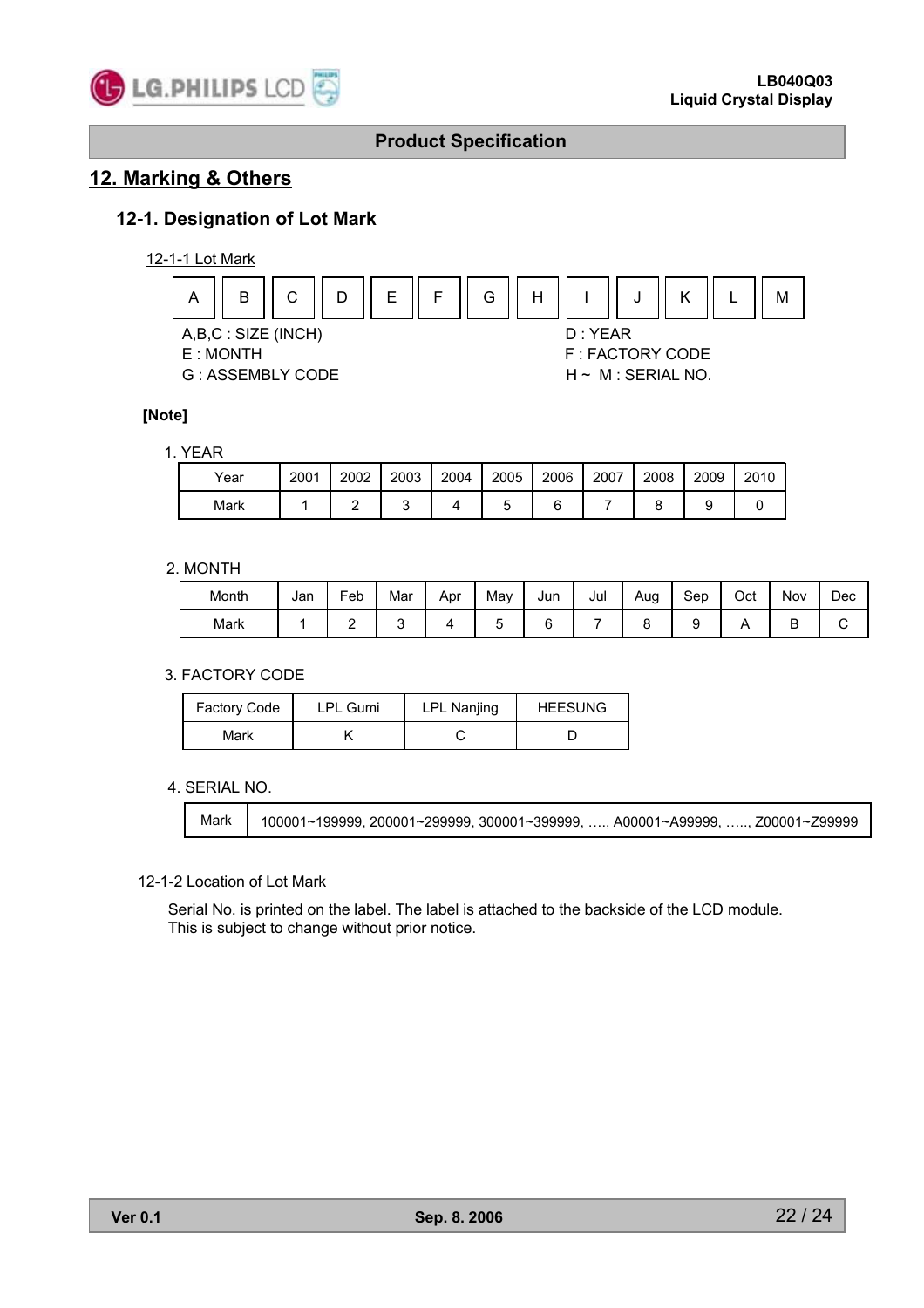

### **13. Precautions**

Please pay attention to the following when you use this TFT LCD module.

#### **13-1. Mounting Precautions**

- <1> You may mount a module using four corner sides.
- <2> You should consider the mounting structure so that uneven force(ex. Twisted stress) is not apllied to the module.

And the case on which a module is mounted should have sufficient strength so that external force is not transmitted directly to the module.

- <3> Please attach a transparent protective plate to the surface in order to protect the polarizer. Transparent protective plate should have sufficient strength in order to the resist external force.
- <4> You should adopt radiation structure to satisfy the temperature specification.
- <5> Acetic acid type and chlorine type materials for the cover case are not desirable because the former

generates corrosive gas of attacking the polarizer at high temperature and the latter causes circuit break by electro-chemical reaction.

- <6> Do not touch, push or rub the exposed polarizers with glass, tweezers or anything harder than HB pencil lead. And please do not rub with dust clothes with chemical treatment. Do not touch the surface of polarizer for bare hand or greasy cloth.(Some cosmetics deteriorate the polarizer.)
- <7> When the surface becomes dusty, please wipe gently with absorbent cotton or other soft materials like chamois soaks with petroleum benzine. Normal-hexane is recommended for cleaning the adhesives used to attach front / rear polarizers. Do not use acetone and toluene because they cause chemical damage to the polarizer.
- <7> Wipe off saliva or water drops as soon as possible. Their long time contact with polarizer causes deformations and color fading.
- <8> Do not open the case because inside circuits do not have sufficient strength.
- <9> The metal case of a module should be contacted to electrical ground of your system.

#### **13-2. Operating Precautions**

- <1> The spike noise causes the disoperation of circuits. It should be lower than following voltage  $V=\pm 200$ mV(Over and under shoot voltage)
- <2> Response time depends on the temperature.(In lower temperature, it becomes longer.)
- <3> Brightness depends on the temperature. (In lower temperature, it becomes lower.) And in lower temperature, response time(required time that brightness is stable after turned on) becomes longer.
- <4> Be careful for condensation at sudden temperature change. Condensation makes damage to polarizer or electrical contacted parts. And after fading condensation, smear or spot will occur.
- <5> When fixed patterns are displayed for a long time, remnant image is likely to occur.
- <6> Module has high frequency circuits. Sufficient suppression to the electromagnetic interference shall be done by system manufacturers. Grounding and shielding methods may be important to minimized the interference.